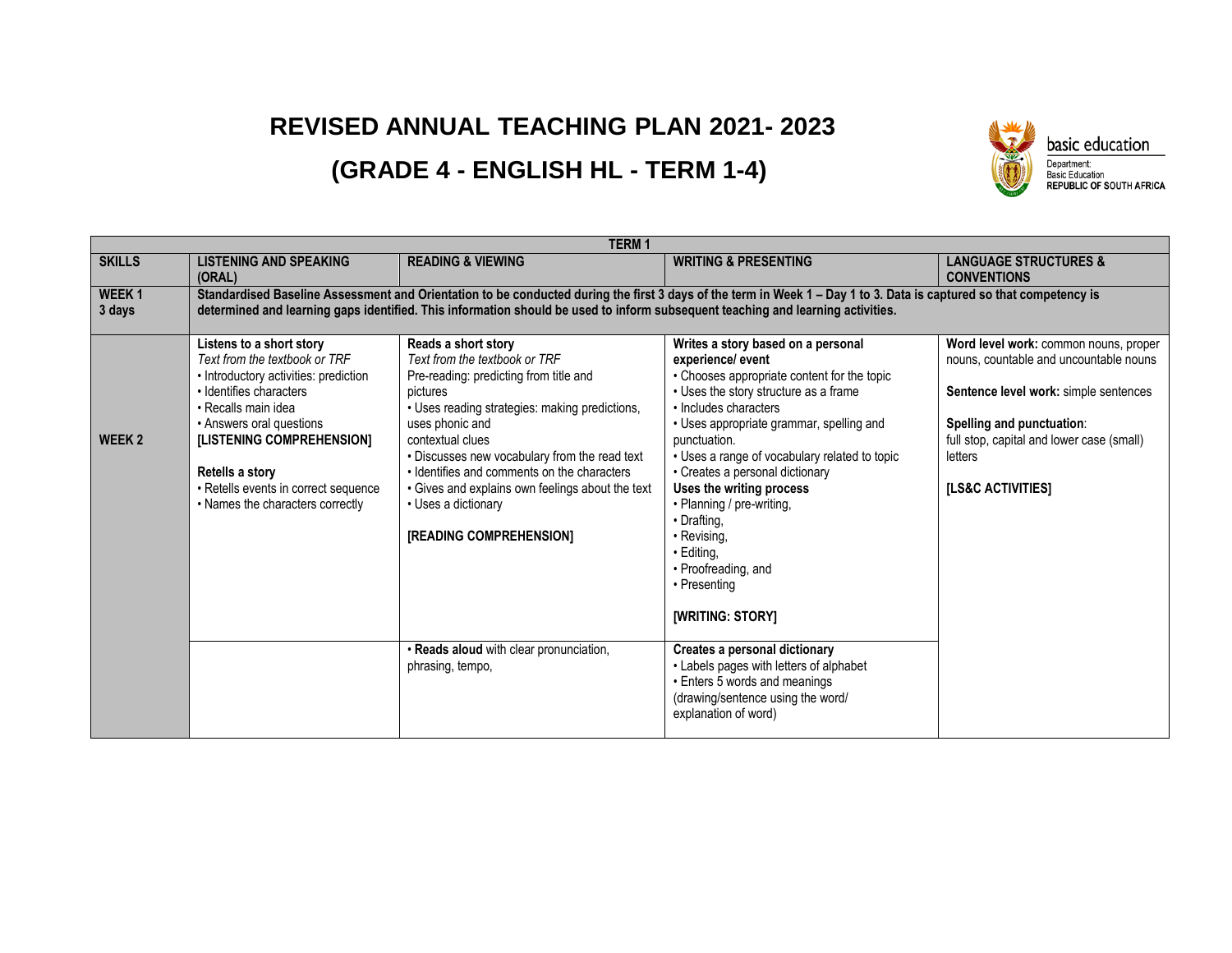| <b>SKILLS</b>   | <b>LISTENING AND SPEAKING</b>                                                                                                                                                                                                                                                                                                        |                                                                                                                                                                                                                                                                                                                                                              |                                                                                                                                                                                                                                                                                                                                                                                                                                                                                                                                                                      |                                                                                                                                                                                                                                         |  |
|-----------------|--------------------------------------------------------------------------------------------------------------------------------------------------------------------------------------------------------------------------------------------------------------------------------------------------------------------------------------|--------------------------------------------------------------------------------------------------------------------------------------------------------------------------------------------------------------------------------------------------------------------------------------------------------------------------------------------------------------|----------------------------------------------------------------------------------------------------------------------------------------------------------------------------------------------------------------------------------------------------------------------------------------------------------------------------------------------------------------------------------------------------------------------------------------------------------------------------------------------------------------------------------------------------------------------|-----------------------------------------------------------------------------------------------------------------------------------------------------------------------------------------------------------------------------------------|--|
|                 | (ORAL)                                                                                                                                                                                                                                                                                                                               | <b>READING &amp; VIEWING</b>                                                                                                                                                                                                                                                                                                                                 | <b>WRITING &amp; PRESENTING</b>                                                                                                                                                                                                                                                                                                                                                                                                                                                                                                                                      | <b>LANGUAGE STRUCTURES &amp;</b><br><b>CONVENTIONS</b>                                                                                                                                                                                  |  |
| <b>WEEK 3-4</b> | Listens to a poem/song<br>Text from the textbook or TRF<br>• Introductory activities: prediction<br>• Recalls main idea<br>• Discusses central idea<br>• Relates to own experience<br>• Identifies rhyme and rhythm<br>• Expresses feelings stimulated by<br>the poem<br>• Performs song/selected lines<br>[LISTENING COMPREHENSION] | Reads a poem/song<br>Text from the textbook or TRF<br>• Discusses main idea/s<br>• Expresses feelings stimulated by the<br>song<br>• Identifies rhythm and rhyme and their effects<br>• Breaks up words into syllables to<br>understand rhythm<br>[READING COMPREHENSION]<br>Reflects on texts read independently<br>• Retells story or main ideas in 3 to 5 | Writes a simple poem/song<br>· Selects appropriate content<br>• Uses the relevant structure and format<br>• Plans, drafts and revises a song<br>• Uses appropriate rhythm and rhyme<br>• Uses knowledge of syllables to develop rhythm<br>of the text<br>• Records words and their meanings in a personal<br>dictionary<br>Uses the writing process<br>· Planning / pre-writing,<br>• Drafting.<br>• Revising,<br>· Editing,<br>• Proofreading, and<br>• Presenting<br><b>[WRITING: POEM / SONG]</b><br>Records words and their meanings in a<br>personal dictionary | Word level work:<br>abstract and concrete nouns, compound<br>nouns<br>Sentence level work: simple sentences<br>Word meaning:<br>rhymes, borrowed words<br>Spelling and punctuation: full stop,<br>comma<br><b>ILS&amp;C ACTIVITIES1</b> |  |
|                 |                                                                                                                                                                                                                                                                                                                                      | sentences<br>• Expresses emotional response to<br>texts read<br>[READING FOR ENJOYMENT]                                                                                                                                                                                                                                                                      | • Uses drawings or sentences using the words or<br>explanations to show the meaning, etc.<br><b>[PERSONAL DICTIONARY]</b>                                                                                                                                                                                                                                                                                                                                                                                                                                            |                                                                                                                                                                                                                                         |  |
|                 | <b>FORMAL ASSESSMENT: TASK 1: ORAL</b><br>Read Aloud (20 marks)<br>$\bullet$<br>Commence with this task in term 1 and conclude in term 2 when the mark will be recorded.                                                                                                                                                             |                                                                                                                                                                                                                                                                                                                                                              |                                                                                                                                                                                                                                                                                                                                                                                                                                                                                                                                                                      |                                                                                                                                                                                                                                         |  |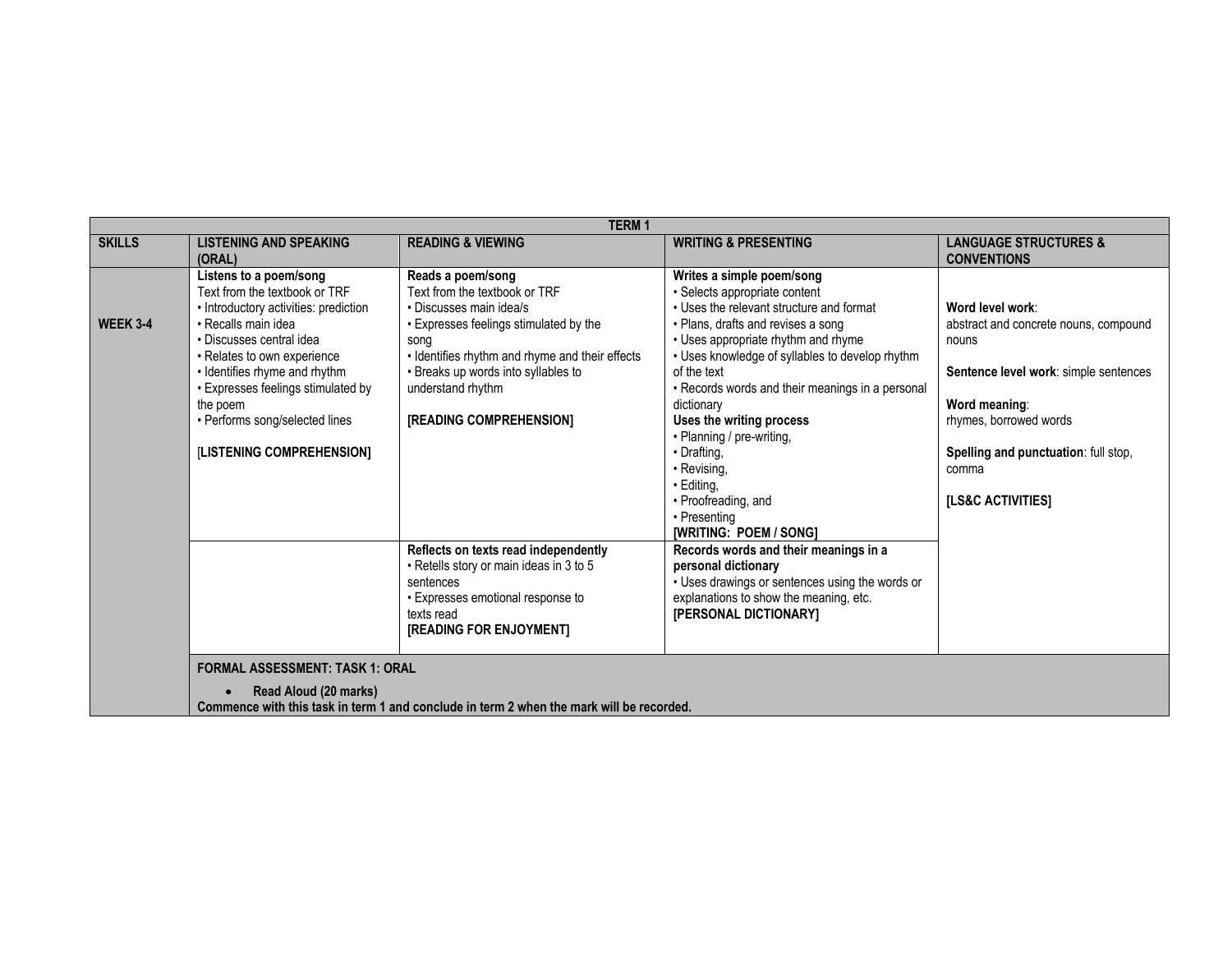|                      | Term 1                                                                                                                                                                                                                                                                                                                                                                                                                                      |                                                                                                                                                                                                                                                                                                                                                                                                                                        |                                                                                                                                                                                                                                                                                                                                                                                                                                                                         |                                                                                                                                                                                                                        |  |
|----------------------|---------------------------------------------------------------------------------------------------------------------------------------------------------------------------------------------------------------------------------------------------------------------------------------------------------------------------------------------------------------------------------------------------------------------------------------------|----------------------------------------------------------------------------------------------------------------------------------------------------------------------------------------------------------------------------------------------------------------------------------------------------------------------------------------------------------------------------------------------------------------------------------------|-------------------------------------------------------------------------------------------------------------------------------------------------------------------------------------------------------------------------------------------------------------------------------------------------------------------------------------------------------------------------------------------------------------------------------------------------------------------------|------------------------------------------------------------------------------------------------------------------------------------------------------------------------------------------------------------------------|--|
|                      | <b>LISTENING AND SPEAKING</b><br>(ORAL)                                                                                                                                                                                                                                                                                                                                                                                                     | <b>READING &amp; VIEWING</b>                                                                                                                                                                                                                                                                                                                                                                                                           | <b>WRITING &amp; PRESENTING</b>                                                                                                                                                                                                                                                                                                                                                                                                                                         | <b>LANGUAGE STRUCTURES &amp;</b><br><b>CONVENTIONS</b>                                                                                                                                                                 |  |
| <b>WEEK</b><br>$5-6$ | Listens to a story, e.g. folklore<br>(myth or legend)<br>Text from the textbook or Teacher's<br>Resource File (TRF)<br>• Introductory activities: prediction<br>· Identifies plot, characters and<br>setting<br>· Discusses main message<br>• Answers oral questions<br><b>LISTENING COMPREHENSION]</b><br>Retells a story<br>• Retells events in correct sequence<br>• Names the characters correctly<br>• Expresses thoughts and feelings | Reads a story, e.g. folklore (myth or legend)<br>Text from the textbook or TRF<br>• Pre-reading: predicting from title and pictures<br>• Uses reading strategies: makes<br>predictions, uses contextual clues to find<br>meaning<br>· Discusses plot, main characters and setting<br>• Discusses the message<br>• Expresses opinions and own feelings about the<br>text<br>• Distinguishes between realistic and unrealistic<br>events | Writes a message/ An SMS<br>• Chooses appropriate content<br>• Uses correct format<br>• Addresses text to a person<br>• Ends with own name<br>Writes a personal recount using<br>a frame, (e.g. yesterday IThen<br>l……….)<br>From the textbook or Teacher's<br>Resource File<br>• Uses the frame<br>· Selects from own experience<br>• Selects appropriate topic<br>· Stays on topic<br>• Tells event in sequence<br>• Uses varied vocabulary<br>[WRITE AN LETTER/ SMS] | Word level work: prefix, roots and suffix<br>Sentence level work: simple<br>sentences, complex sentences<br>Word meaning: proverbs, idioms<br>Punctuation: full stop, comma, colon,<br>semi-colon<br>[LS&C ACTIVITIES] |  |
|                      | <b>FORMAL ASSESSMENT TASK 2: WRITING</b><br>Essay (20 marks)<br>$\bullet$<br><b>Narrative or Descriptive</b><br>3 paragraphs<br>Done during the term                                                                                                                                                                                                                                                                                        | Reflects on texts read independently<br>• Relates to own life<br>[READING FOR ENJOYMENT]                                                                                                                                                                                                                                                                                                                                               | Records words and their meanings in a<br>personal dictionary<br>• Uses drawings or sentences using the words or<br>explanations to show the meaning, etc.<br>[PERSONAL DICTIONARY]                                                                                                                                                                                                                                                                                      |                                                                                                                                                                                                                        |  |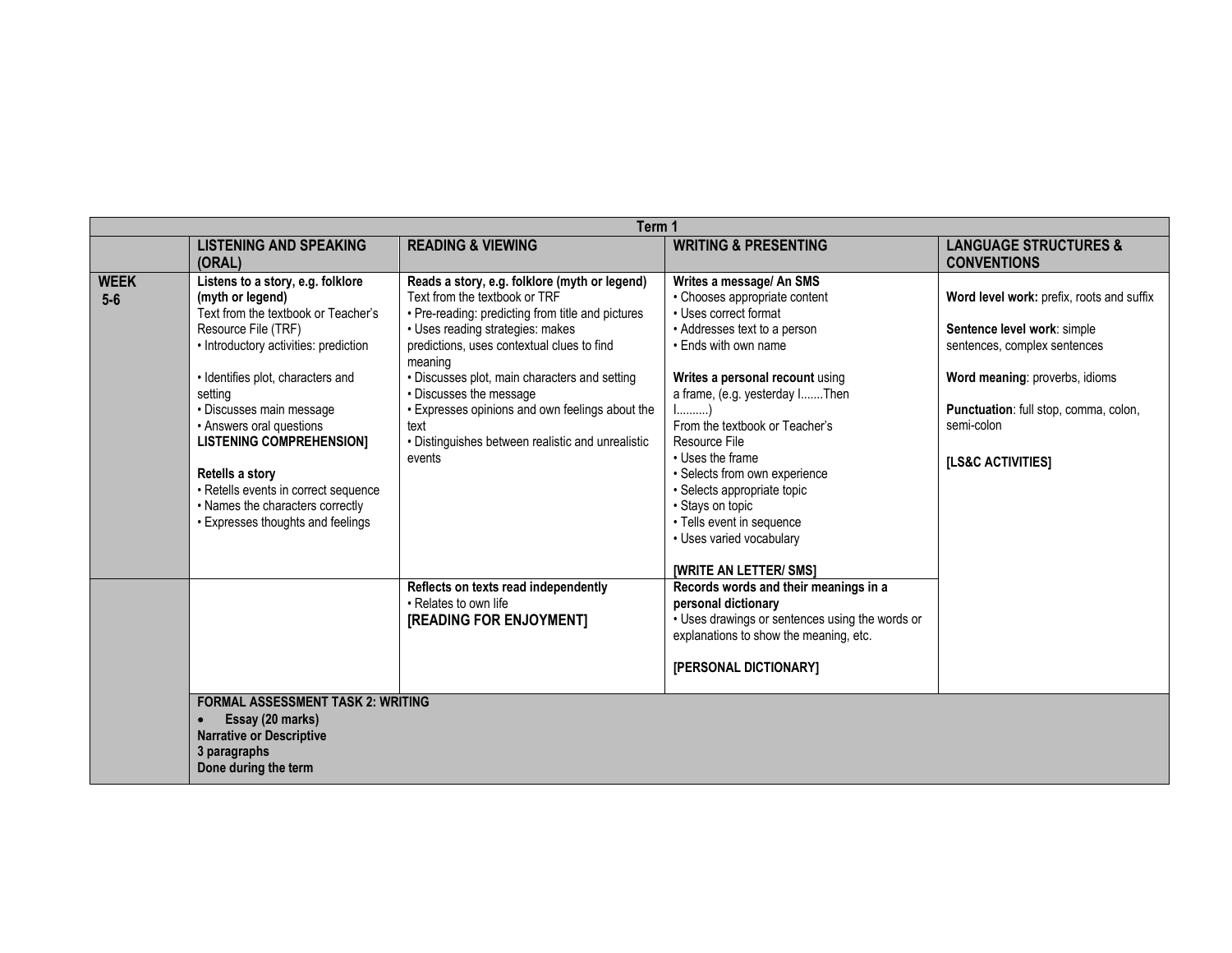|                        | <b>TERM1</b>                                                                                                                                                                                                                                |                                                                                                                                                                                                                                                                                                                                                                                                                                                                                                                                                                                                                                                                                                                                                           |                                                                                                                                                                                                                                                                                                                                                                                                                                                                                                    |                                                                                                                                                                                                                                                                                                      |  |
|------------------------|---------------------------------------------------------------------------------------------------------------------------------------------------------------------------------------------------------------------------------------------|-----------------------------------------------------------------------------------------------------------------------------------------------------------------------------------------------------------------------------------------------------------------------------------------------------------------------------------------------------------------------------------------------------------------------------------------------------------------------------------------------------------------------------------------------------------------------------------------------------------------------------------------------------------------------------------------------------------------------------------------------------------|----------------------------------------------------------------------------------------------------------------------------------------------------------------------------------------------------------------------------------------------------------------------------------------------------------------------------------------------------------------------------------------------------------------------------------------------------------------------------------------------------|------------------------------------------------------------------------------------------------------------------------------------------------------------------------------------------------------------------------------------------------------------------------------------------------------|--|
| <b>SKILLS</b>          | <b>LISTENING AND SPEAKING</b><br>(ORAL)                                                                                                                                                                                                     | <b>READING &amp; VIEWING</b>                                                                                                                                                                                                                                                                                                                                                                                                                                                                                                                                                                                                                                                                                                                              | <b>WRITING &amp; PRESENTING</b>                                                                                                                                                                                                                                                                                                                                                                                                                                                                    | <b>LANGUAGE STRUCTURES &amp;</b><br><b>CONVENTIONS</b>                                                                                                                                                                                                                                               |  |
| <b>WEEK</b><br>$7 - 8$ | Listens to information text, e.g. a<br>poster advertising an event<br>Text from the textbook or Teacher's<br>Resource File (TRF)<br>· Identifies specific details<br>• Interprets the information given<br>• Relates to personal experience | Reads information text with visuals, e.g.<br>charts/tables/ diagrams/ mind-maps /maps<br>/pictures<br>Text from the textbook or Teacher's Resource<br>File (TRF)<br>· Pre-reading: predicting from title and<br>pictures/visuals<br>• Uses reading strategies, e.g.<br>skimming<br>• Asks and answers questions<br>· Discusses main idea and specific details<br>• Interprets the information in the<br><b>Visuals</b><br>Reads a visual text, e.g. a poster advertising an<br>event<br>• Pre-reading: discusses pictures<br>• Interprets the information<br>• Discusses the purpose of the text<br>• Discusses some of the language used<br>· Identifies and discusses design<br>features such as colour and different sizes or<br>kinds of print (font) | Summarizes information text with support<br>. Fills in missing words in a written summary or in<br>a chart/table/mind-map<br>• Uses appropriate vocabulary<br>• Uses some new words from the read text<br>[SUMMARY: INFORMATION TEXT]<br>Designs a visual text, e.g. a poster advertising<br>an event<br>· Selects appropriate information<br>• Uses the correct format<br>• Uses design features such as colour and<br>different sizes or kinds of print (font)<br><b>[WRITING: VISUAL TEXTS]</b> | Word level work: Articles (English &<br>Afrikaans), plurals (noun prefixes -<br>African languages)<br>Sentence level work: simple<br>sentences, statements, questions<br>Word meaning: antonyms<br>Spelling and punctuation: question<br>mark, exclamation mark, dictionary use<br>[LS&C ACTIVITIES] |  |
|                        |                                                                                                                                                                                                                                             | [READING COMPREHENSION]<br>Reflects on texts read independently<br>• Relates to own life<br>[READING FOR ENJOYMENT]                                                                                                                                                                                                                                                                                                                                                                                                                                                                                                                                                                                                                                       | Records words and their meanings in a<br>personal dictionary<br>• Uses drawings or sentences using the words or<br>explanations to show<br>the meaning, etc.<br>[PERSONAL DICTIONARY]                                                                                                                                                                                                                                                                                                              |                                                                                                                                                                                                                                                                                                      |  |
|                        | <b>FORMAL ASSESSMENT TASK 3: RESPONSE TO TEXTS (40 marks)</b><br>Literary/Non- literary text (15 marks)<br>Visual text (10 marks)<br><b>Language Structures and Conventions (15 marks)</b>                                                  |                                                                                                                                                                                                                                                                                                                                                                                                                                                                                                                                                                                                                                                                                                                                                           |                                                                                                                                                                                                                                                                                                                                                                                                                                                                                                    |                                                                                                                                                                                                                                                                                                      |  |
|                        | Activities for this task do not have to be written in one session                                                                                                                                                                           |                                                                                                                                                                                                                                                                                                                                                                                                                                                                                                                                                                                                                                                                                                                                                           |                                                                                                                                                                                                                                                                                                                                                                                                                                                                                                    |                                                                                                                                                                                                                                                                                                      |  |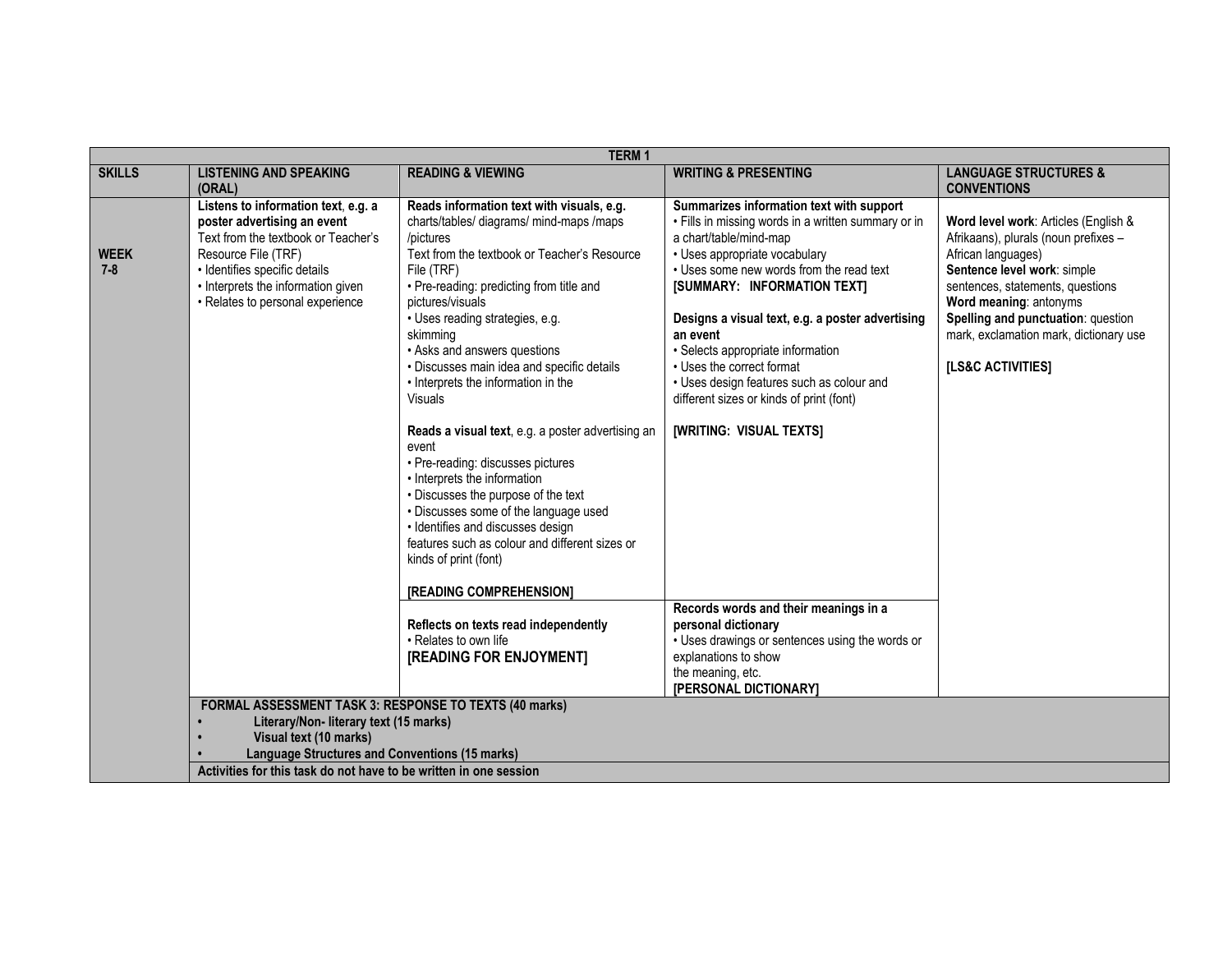|                  | Term 1                                                                                                                                                                                                                                                                                                                                                                                                                      |                                                                                                                                                                                                                                                                                                                                     |                                                                                                                                                                                                                                                                                                                                                                                                                                                           |                                                                                                                                                                                   |  |
|------------------|-----------------------------------------------------------------------------------------------------------------------------------------------------------------------------------------------------------------------------------------------------------------------------------------------------------------------------------------------------------------------------------------------------------------------------|-------------------------------------------------------------------------------------------------------------------------------------------------------------------------------------------------------------------------------------------------------------------------------------------------------------------------------------|-----------------------------------------------------------------------------------------------------------------------------------------------------------------------------------------------------------------------------------------------------------------------------------------------------------------------------------------------------------------------------------------------------------------------------------------------------------|-----------------------------------------------------------------------------------------------------------------------------------------------------------------------------------|--|
|                  | <b>LISTENING AND SPEAKING</b><br>(ORAL)                                                                                                                                                                                                                                                                                                                                                                                     | <b>READING &amp; VIEWING</b>                                                                                                                                                                                                                                                                                                        | <b>WRITING &amp; PRESENTING</b>                                                                                                                                                                                                                                                                                                                                                                                                                           | <b>LANGUAGE STRUCTURES &amp;</b><br><b>CONVENTIONS</b>                                                                                                                            |  |
| <b>WEEK 9-10</b> | Listens to and discusses an<br>instructional text, e.g. recipe<br>• Introductory activities: prediction<br>• Recalls procedure<br>. Identifies the features of<br>instructional<br>text<br>• Gives clear instructions, e.g. on how<br>to make a cup of tea<br>• Makes notes and applies<br>instructions<br>read<br>• Asks questions to clarify<br>• Comments on clarity of instructions<br><b>ILISTENING COMPREHENSION1</b> | <b>Reads instructional text</b><br>Text from the textbook or Teacher's<br>Resource File (TRF)<br>• Pre-reading: predicting from title and<br>pictures<br>• Uses reading strategies, e.g.<br>prediction, contextual clues<br>• Discusses specific details of text<br>• Discusses sequence of instructions<br>[READING COMPREHENSION] | Writes instructions e.g. how to make a cup of<br>tea<br>• Lists materials and ingredients<br>• Uses correct specific details<br>• Uses correct sequence<br>• Uses the command form of the verb<br>• Uses correct structure and format<br>• Records words and their meanings in<br>a personal dictionary<br>Uses the writing process<br>• Planning / pre-writing,<br>• Drafting,<br>• Revising,<br>$\cdot$ Editing.<br>• Proofreading, and<br>• Presenting | Word level work: personal pronouns,<br>possessive pronouns, demonstrative<br>Sentence level work: subject, object<br>Word meaning: borrowed words<br><b>ILS&amp;C ACTIVITIES1</b> |  |
|                  |                                                                                                                                                                                                                                                                                                                                                                                                                             |                                                                                                                                                                                                                                                                                                                                     | <b>IWRITING: INSTRUCTIONS1</b>                                                                                                                                                                                                                                                                                                                                                                                                                            |                                                                                                                                                                                   |  |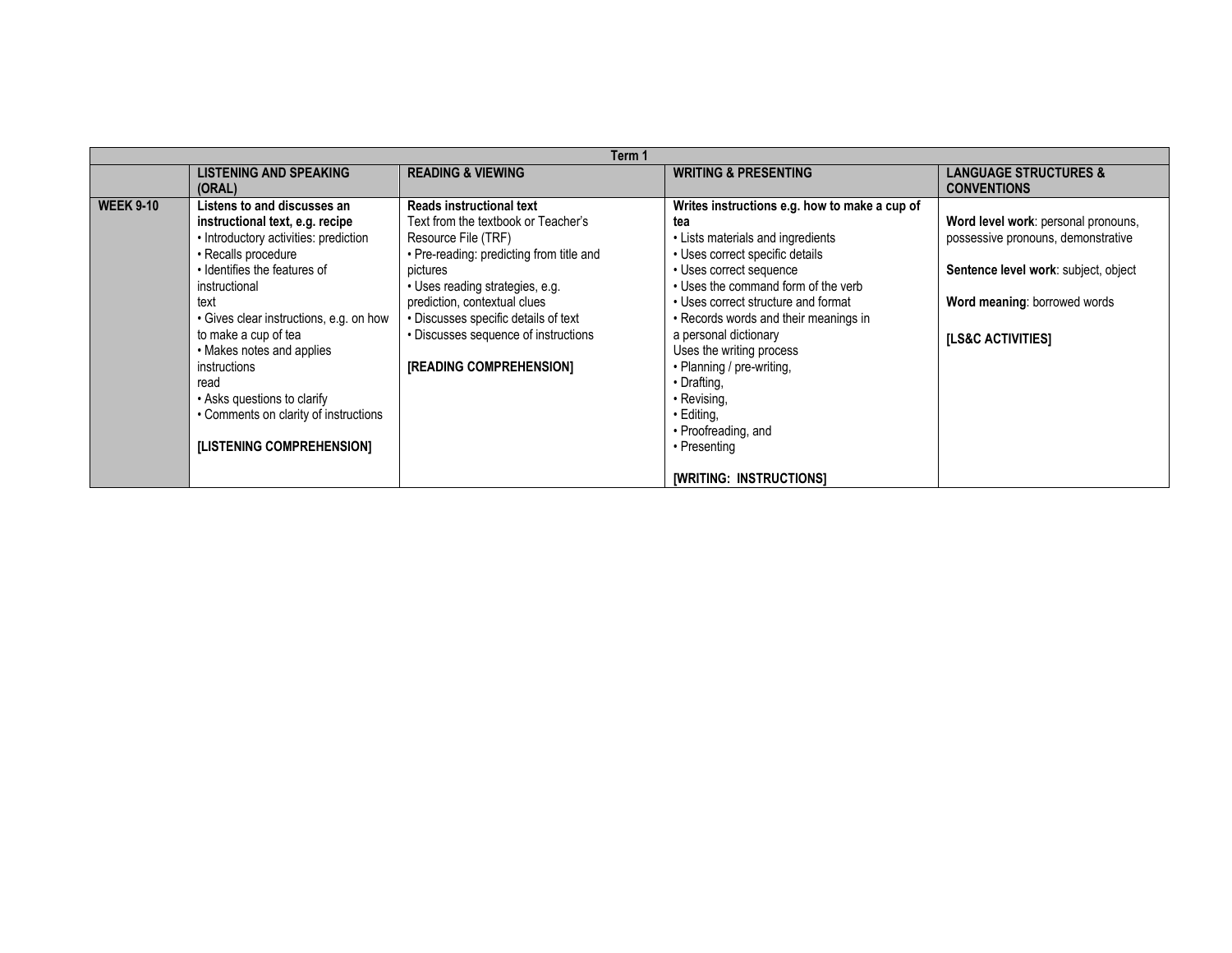| <b>FORMATIVE ASSESSMENT ACTIVITIES</b>   |                                          |                                          |                                            |  |
|------------------------------------------|------------------------------------------|------------------------------------------|--------------------------------------------|--|
| <b>Listening and Speaking activities</b> | <b>Reading and Viewing activities</b>    | <b>Writing and Presenting activities</b> | <b>Language Structures and Conventions</b> |  |
| Variety of Listening and                 | <b>Reading Process</b>                   | <b>Writing Process</b>                   | activities                                 |  |
| <b>Speaking activities</b>               | <b>Reading aloud activities</b>          | Paragraphing                             | <b>Variety of Language Structures</b>      |  |
| Listening and Speaking                   | <b>Reading Comprehension activities</b>  | <b>Transactional Texts</b>               | and Convention activities                  |  |
| activities that comply with the          | Literature activities based on the three | Essay                                    |                                            |  |
| <b>Covid-19 conditions</b>               | prescribed genres for the semester       | <b>Creative Writing</b>                  |                                            |  |

| <b>GRADE 4 ENG HL SUMMARY OF FORMAL ASSESSMENT TASKS: TERM 1</b>                                                        |                                                           |                                                                    |  |  |
|-------------------------------------------------------------------------------------------------------------------------|-----------------------------------------------------------|--------------------------------------------------------------------|--|--|
| <b>FORMAL ASSESSMENT TASK 1:</b>                                                                                        | <b>FORMAL ASSESSMENT TASK 2: WRITING</b>                  | <b>FORMAMAL ASSESSMENT TASK 3</b>                                  |  |  |
| <b>ORAL</b>                                                                                                             | Essay (20 marks)                                          | <b>RESPONSE TO TEXTS (40 MARKS)</b>                                |  |  |
| Read aloud (20 marks)<br>Commence with this task in term 1<br>and conclude in term 2 when the<br>mark will be recorded. | Descriptive / narrative (3 paragraphs)<br>During the term | Literary/Non-literary text (15<br>marks)<br>Visual text (10 marks) |  |  |
|                                                                                                                         |                                                           | <b>Language Structures and</b><br><b>Conventions (15 marks)</b>    |  |  |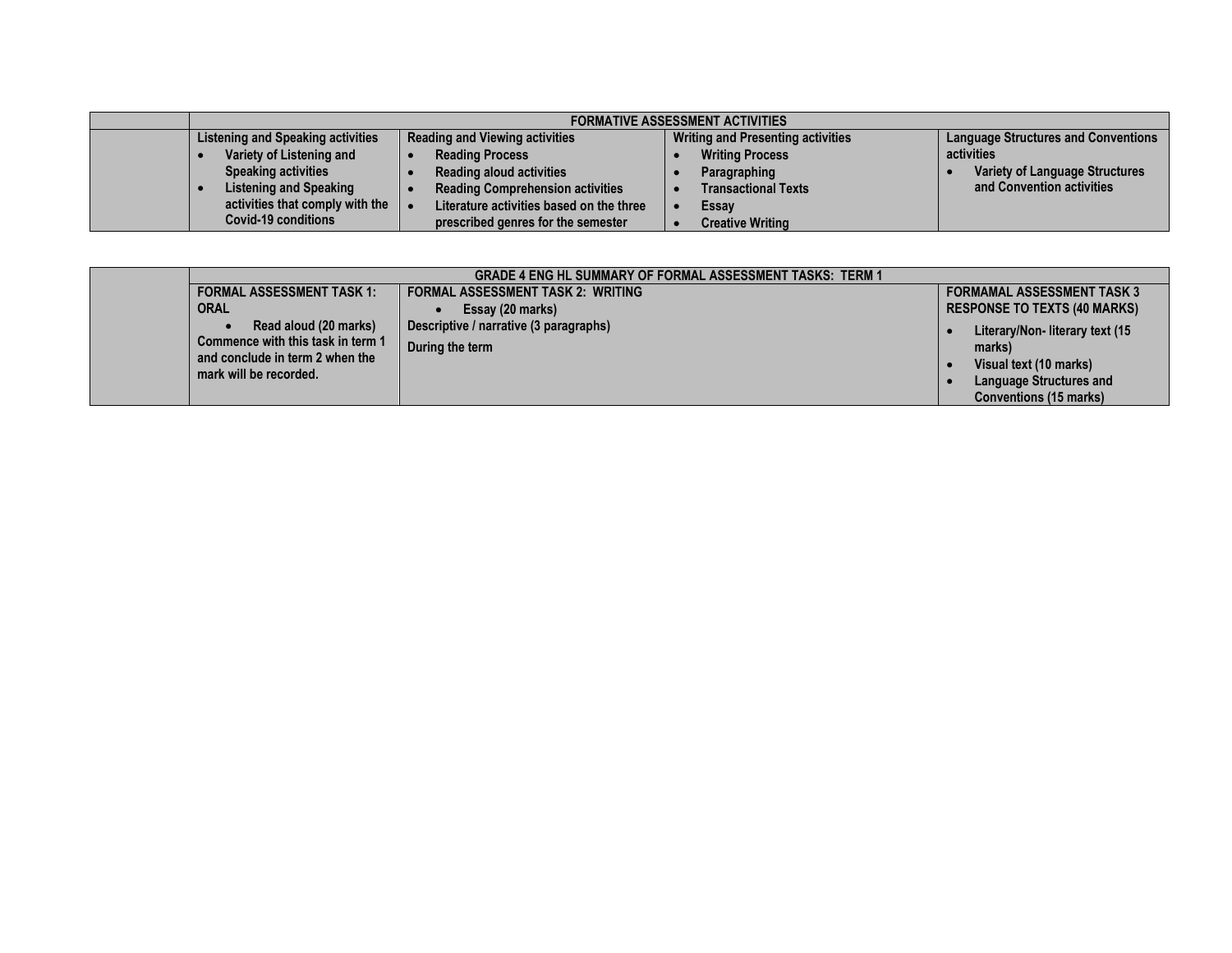|                 | <b>TERM2</b>                                                                                                                                                                                                                                                                                                                                                                                                                                                                                                                                                                                                                                                                                                                                                                                                             |                                                                                                                                                                                                                                                                                                                                                                                                                                                                                                                                                                                                                                                                                                                                                                                                                                                                                                                                                                                                                        |                                                                                                                                                                                                                                                                                                                                                                                                                                                                                                                                                                                                                                                                                                                                                                                                                                                                                                                                                                                                                                                                                                                                                                                                                                                         |                                                                                                                                                                                                                                                                                                                                                                                        |  |
|-----------------|--------------------------------------------------------------------------------------------------------------------------------------------------------------------------------------------------------------------------------------------------------------------------------------------------------------------------------------------------------------------------------------------------------------------------------------------------------------------------------------------------------------------------------------------------------------------------------------------------------------------------------------------------------------------------------------------------------------------------------------------------------------------------------------------------------------------------|------------------------------------------------------------------------------------------------------------------------------------------------------------------------------------------------------------------------------------------------------------------------------------------------------------------------------------------------------------------------------------------------------------------------------------------------------------------------------------------------------------------------------------------------------------------------------------------------------------------------------------------------------------------------------------------------------------------------------------------------------------------------------------------------------------------------------------------------------------------------------------------------------------------------------------------------------------------------------------------------------------------------|---------------------------------------------------------------------------------------------------------------------------------------------------------------------------------------------------------------------------------------------------------------------------------------------------------------------------------------------------------------------------------------------------------------------------------------------------------------------------------------------------------------------------------------------------------------------------------------------------------------------------------------------------------------------------------------------------------------------------------------------------------------------------------------------------------------------------------------------------------------------------------------------------------------------------------------------------------------------------------------------------------------------------------------------------------------------------------------------------------------------------------------------------------------------------------------------------------------------------------------------------------|----------------------------------------------------------------------------------------------------------------------------------------------------------------------------------------------------------------------------------------------------------------------------------------------------------------------------------------------------------------------------------------|--|
| <b>SKILLS</b>   | <b>LISTENING AND SPEAKING (ORAL)</b>                                                                                                                                                                                                                                                                                                                                                                                                                                                                                                                                                                                                                                                                                                                                                                                     | <b>READING &amp; VIEWING</b>                                                                                                                                                                                                                                                                                                                                                                                                                                                                                                                                                                                                                                                                                                                                                                                                                                                                                                                                                                                           | <b>WRITING &amp; PRESENTING</b>                                                                                                                                                                                                                                                                                                                                                                                                                                                                                                                                                                                                                                                                                                                                                                                                                                                                                                                                                                                                                                                                                                                                                                                                                         | <b>LANGUAGE STRUCTURES &amp;</b><br><b>CONVENTIONS</b>                                                                                                                                                                                                                                                                                                                                 |  |
| <b>WEEK 1-2</b> | Listens to and discusses a short story<br>Text from the textbook or Teacher's<br>Resource File (TRF)<br>• Introductory activities: prediction<br>· Identifies main ideas and specific details<br>• Discusses plot, setting and characters<br>• Relates to own life<br>• Discusses and gives opinion<br>· Participates in class/ teacher-led<br>discussion e.g. on issues related to the<br>story<br>• Asks relevant questions<br>• Gives feedback<br>• Maintains discussion<br>• Responds to others' ideas with<br>empathy and respect<br>• Takes turns to speak<br>Describes a person/animal character<br>from story/place from the story<br>• Explains what the person/animal/<br>character/ place looks like<br>• Uses a few new words learnt from story<br>• Uses adjectives<br>Does a role-play, based on the story | Reads a short story<br>Pre-reading: predicting from title and<br>pictures<br>· Identifies and comments on the main character,<br>plots and setting<br>• Uses reading strategies: makes<br>predictions and inferences, uses<br>phonic and contextual clues<br>• Discusses a character including what he or she<br>says or does and what other characters say about<br>him or her or do to him or her<br>• Infers reasons for actions in the story<br>• Gives and explains own feelings and opinions<br>about the text<br>• Discusses new vocabulary from the read text<br>• Uses a dictionary<br>• Interprets and explains the message<br>• Retells events in correct sequence<br>[READING COMPREHENSION]<br><b>Book review</b><br>Does comprehension activity on the<br>text (oral or written)<br>Reads a simple book review<br>· Identifies key information, e.g. title of book being<br>reviewed, writer, etc.<br>· Identifies main points<br>• Discusses format of the review<br>• Discusses response to the review | Writes dialogue (using a frame)<br>• Selects appropriate content for the topic<br>• Uses the frame appropriately<br>· Characters' 'speech' follows in logical order<br>• Uses appropriate grammar, spelling,<br>punctuation and spaces between paragraphs<br>• writes the names of the characters on the left<br>side of the page<br>•uses a colon after the name of the character<br>who is speaking<br>•use a new line to indicate each new speaker<br>• presents the action in brackets before the<br>words are spoken<br>*sketches a scenario before you start writing.<br>[WRITES A DIALOGUE]<br>Writes a description of a character<br>· Gives specific details<br>• Uses topic and supporting sentences to<br>develop coherent paragraphs<br>• Uses a variety of vocabulary including<br>synonyms and antonyms and adjectives<br>• Uses the dictionary to check spelling and<br>meanings of words<br>[WRITING: DESCRIPTIVE ESSAY]<br>Uses the writing process<br>• Brainstorms ideas using mind maps<br>• Produces first draft<br>• Editing<br>• Proofreads<br>• Writes final draft<br>Records words and their meanings<br>in a personal dictionary<br>• Uses drawings or sentences using the words<br>or explanations to show the meaning, etc. | Word level work: Adjectives, verbs -<br>main verbs, regular verbs, transitive and<br>intransitive verbs, degrees of comparison<br>Sentence level work: subject, object,<br>subject-verb agreement, present tense,<br>simple past tense, future tense<br>Spelling and punctuation: full stop,<br>comma, question mark, exclamation<br>mark, colon, etc.<br><b>[LS&amp;C ACTIVITIES]</b> |  |
|                 |                                                                                                                                                                                                                                                                                                                                                                                                                                                                                                                                                                                                                                                                                                                                                                                                                          |                                                                                                                                                                                                                                                                                                                                                                                                                                                                                                                                                                                                                                                                                                                                                                                                                                                                                                                                                                                                                        | [PERSONAL DICTIONARY]                                                                                                                                                                                                                                                                                                                                                                                                                                                                                                                                                                                                                                                                                                                                                                                                                                                                                                                                                                                                                                                                                                                                                                                                                                   |                                                                                                                                                                                                                                                                                                                                                                                        |  |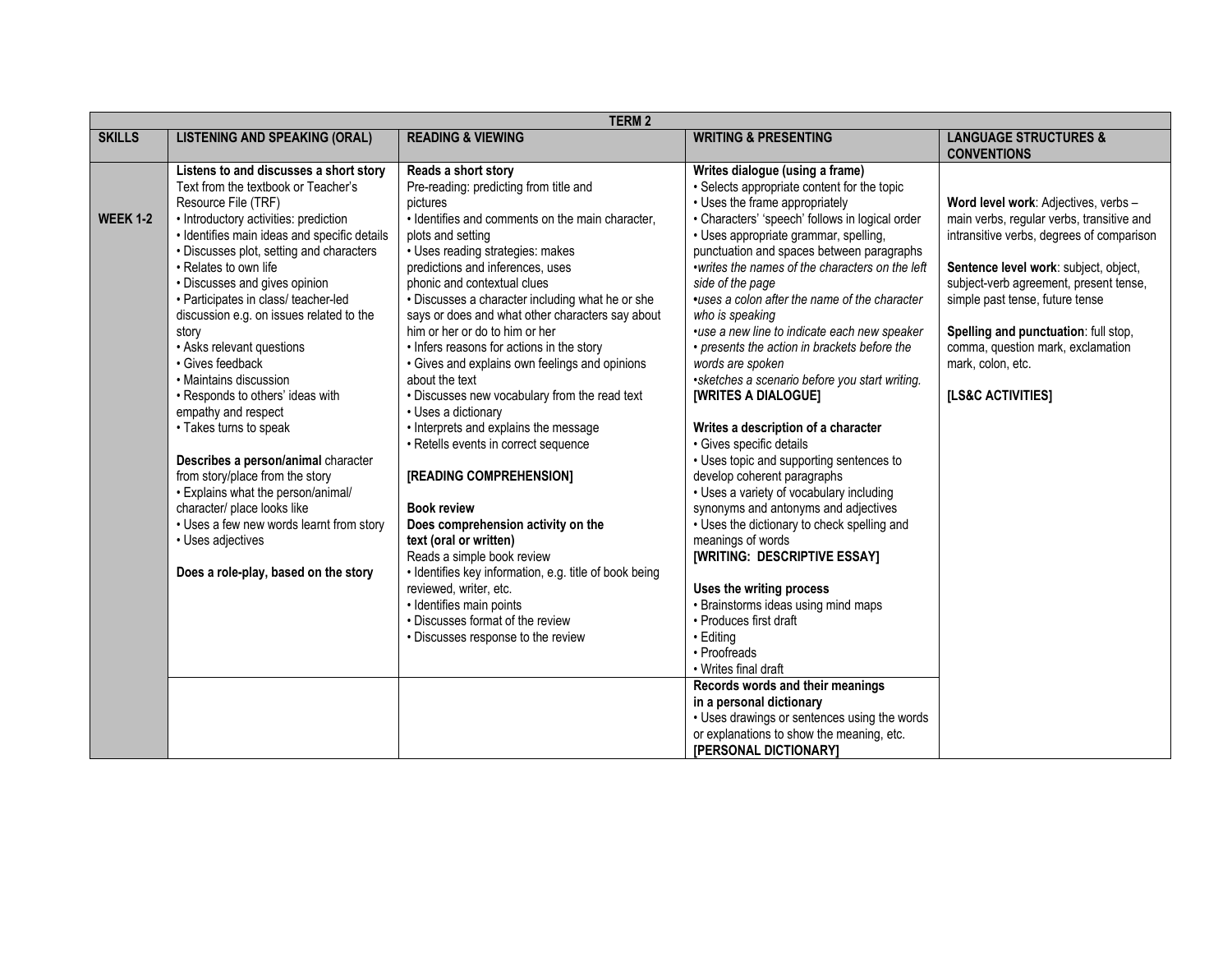|                 | <b>TERM2</b>                                                                                                                                                                                                                                                                                                                                                                                                                                                                    |                                                                                                                                                                                                                                                                                                                                                                                                                                                                                                                                                                |                                                                                                                                                                                                                                                                                                                                                                                                                                                                                                                                                                                                              |                                                                                                                                                                                                                                                                                                           |  |
|-----------------|---------------------------------------------------------------------------------------------------------------------------------------------------------------------------------------------------------------------------------------------------------------------------------------------------------------------------------------------------------------------------------------------------------------------------------------------------------------------------------|----------------------------------------------------------------------------------------------------------------------------------------------------------------------------------------------------------------------------------------------------------------------------------------------------------------------------------------------------------------------------------------------------------------------------------------------------------------------------------------------------------------------------------------------------------------|--------------------------------------------------------------------------------------------------------------------------------------------------------------------------------------------------------------------------------------------------------------------------------------------------------------------------------------------------------------------------------------------------------------------------------------------------------------------------------------------------------------------------------------------------------------------------------------------------------------|-----------------------------------------------------------------------------------------------------------------------------------------------------------------------------------------------------------------------------------------------------------------------------------------------------------|--|
| <b>SKILLS</b>   | <b>LISTENING AND SPEAKING</b><br>(ORAL)                                                                                                                                                                                                                                                                                                                                                                                                                                         | <b>READING &amp; VIEWING</b>                                                                                                                                                                                                                                                                                                                                                                                                                                                                                                                                   | <b>WRITING &amp; PRESENTING</b>                                                                                                                                                                                                                                                                                                                                                                                                                                                                                                                                                                              | <b>LANGUAGE STRUCTURES &amp;</b><br><b>CONVENTIONS</b>                                                                                                                                                                                                                                                    |  |
| <b>WEEK 3-4</b> | Listens to and discusses current<br>issues based on newspaper or<br>magazine article<br>• Introductory activities: prediction<br>• Listens for specific details<br>· Identifies the main message<br>• Relates to own life<br>. Discusses the main ideas and<br>specific detail<br>• Uses information from the text in<br>response to the questions<br>• Discusses the social, moral and<br>cultural values in the text<br>• Participates in a class / teacher-led<br>discussion | Reads information text, e.g. news article<br>Text from the textbook or TRF<br>• Pre-reading: predicting from title and<br>pictures<br>· Uses reading strategies, e.g. makes<br>predictions, uses contextual clues to find meaning,<br>skims for general idea<br>• Uses headline, by-line, lead<br>paragraph, answers to Who, What,<br>Where, When and Why/How<br>• Discusses headlines<br>• Discusses central idea and specific<br>details<br>• Comments on choice of pictures in<br>text<br>• Explains meaning of unfamiliar words<br>[READING COMPREHENSION] | Writes a news report based on personal<br>experience /event<br>· Uses headline, by-line, lead paragraph,<br>answers to Who, What, Where, When and<br>Why/How<br>· Selects appropriate content<br>• Uses an appropriate frame<br>• Writes a headline/title<br>• Sequences events correctly<br>• Uses appropriate vocabulary<br>• Uses appropriate grammar, spelling and<br>punctuation<br>• Corrects spelling using a dictionary.<br>Uses the writing process<br>· Planning / pre-writing,<br>• Drafting.<br>• Revising,<br>· Editina.<br>• Proofreading, and<br>• Presenting<br><b>IWRITE A NEWS REPORTI</b> | Word level work: Adjectives, verbs -<br>main verbs, regular verbs, transitive and<br>intransitive verbs<br>Sentence level work: subject, object,<br>subject-verb agreement, present tense<br>Spelling and punctuation: full stop,<br>comma, question mark, exclamation<br>mark, etc.<br>[LS&C ACTIVITIES] |  |
|                 | Presents a prepared speech<br>• Selects relevant content<br>• Uses beginning, middle and ending<br>• Stays on topic<br>• Uses logical organization of ideas<br>• Uses presentation skills, e.g.<br>volume, pause, posture<br><b>[SPEECH]</b><br><b>FORMAL ASSESSMENT TASK 1: ORAL</b>                                                                                                                                                                                           | Reflects on texts read during<br>independent/ pair reading<br>· Retells story or explains main ideas<br>• Expresses emotional response to texts read<br>[READING FOR ENJOYMENT]                                                                                                                                                                                                                                                                                                                                                                                | Records words and their meanings in a<br>personal dictionary<br>• Uses drawings or sentences using the words<br>or explanations to show the meaning, etc.                                                                                                                                                                                                                                                                                                                                                                                                                                                    |                                                                                                                                                                                                                                                                                                           |  |
|                 | Read Aloud (20 marks)<br>$\bullet$                                                                                                                                                                                                                                                                                                                                                                                                                                              | This task is a continuation from Term 1. It will be completed and recorded in Term 2.                                                                                                                                                                                                                                                                                                                                                                                                                                                                          |                                                                                                                                                                                                                                                                                                                                                                                                                                                                                                                                                                                                              |                                                                                                                                                                                                                                                                                                           |  |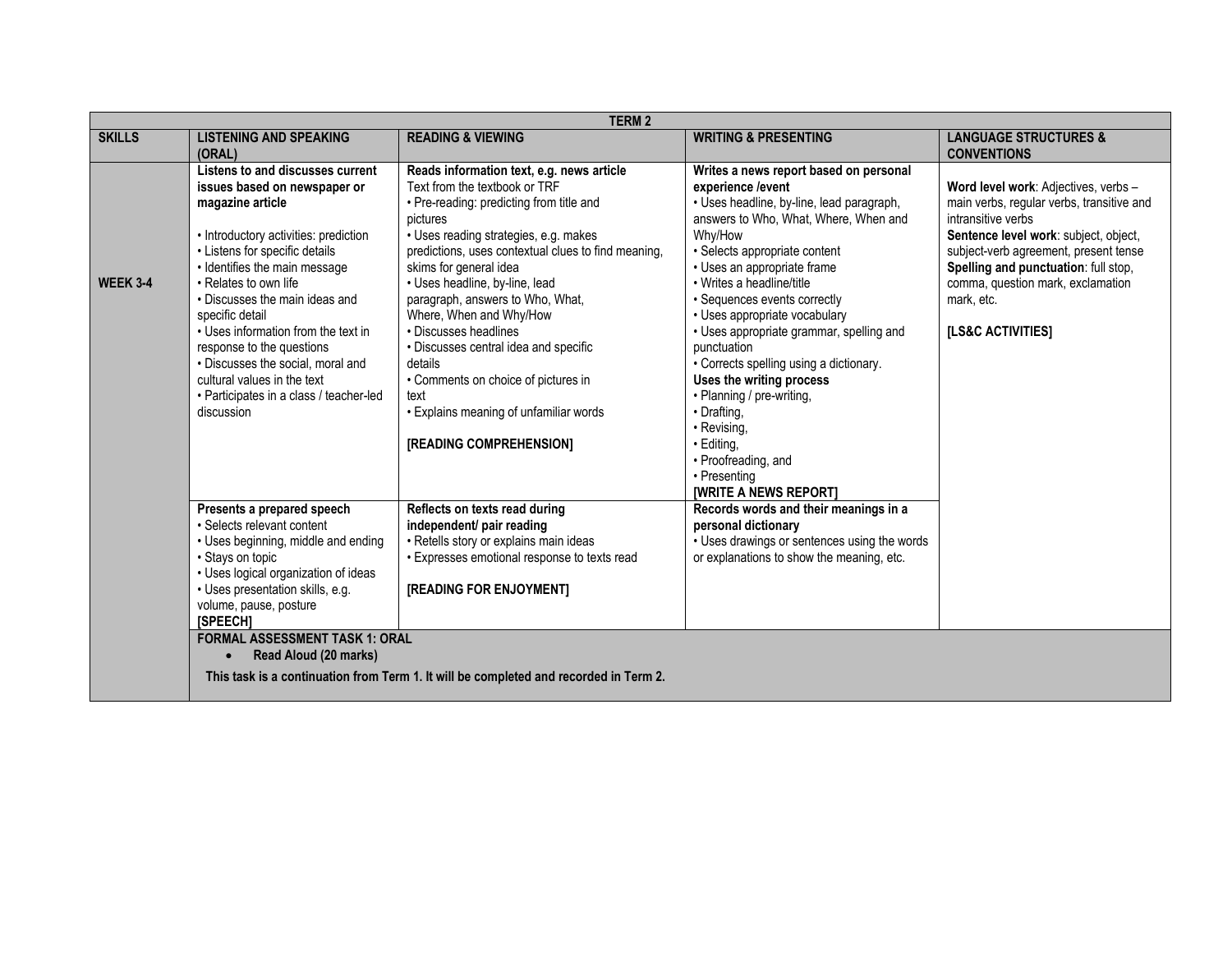| Term 2                                                                                                                                                                                                                                                                                                                                                                                                                                                                                                                                                                                                                                                         |                                                                                                                                                                                                                                                                                                                                                                                                                                                                                                                         |                                                                                                                                                                                                                                                                                                                                                                                                           |                                                                                                                                                                                                                                                   |  |
|----------------------------------------------------------------------------------------------------------------------------------------------------------------------------------------------------------------------------------------------------------------------------------------------------------------------------------------------------------------------------------------------------------------------------------------------------------------------------------------------------------------------------------------------------------------------------------------------------------------------------------------------------------------|-------------------------------------------------------------------------------------------------------------------------------------------------------------------------------------------------------------------------------------------------------------------------------------------------------------------------------------------------------------------------------------------------------------------------------------------------------------------------------------------------------------------------|-----------------------------------------------------------------------------------------------------------------------------------------------------------------------------------------------------------------------------------------------------------------------------------------------------------------------------------------------------------------------------------------------------------|---------------------------------------------------------------------------------------------------------------------------------------------------------------------------------------------------------------------------------------------------|--|
| <b>LISTENING AND SPEAKING</b><br>(ORAL)                                                                                                                                                                                                                                                                                                                                                                                                                                                                                                                                                                                                                        | <b>READING &amp;VIEWING</b>                                                                                                                                                                                                                                                                                                                                                                                                                                                                                             | <b>WRITING &amp; PRESENTING</b>                                                                                                                                                                                                                                                                                                                                                                           | <b>LANGUAGE STRUCTURES &amp;</b><br><b>CONVENTIONS</b>                                                                                                                                                                                            |  |
| Listens to weather reports<br>Text from the textbook or TRF<br>• Introductory activities: prediction<br>• Listens for specific details<br>Participates in class / teacher led<br>discussions<br>• Discusses usefulness of the<br>information<br>• Links information to own life<br>• Discusses possible effects on<br>people<br>• Compares conditions in different<br><b>WEEK 5-6</b><br>places, indicates preferred<br>destinations with reasons<br>·Justifying own opinion<br>• Identifies features of weather<br>reports: register and the nature of<br>language used<br>• Uses interaction strategies to<br>communicate effectively in group<br>situations | Reads information texts with visuals,<br>e.g. charts/tables/maps<br>Text from the textbook or TRF<br>• Pre-reading: predicting from title and<br>pictures/visuals<br>• Uses reading strategies: skims to get the general<br>idea, scans for specific details<br>• Identifies the way the text is organized<br>• Compares differences and similarities in different<br>places<br>• Reads an information text with visuals e.g. map<br>• Uses dictionary to check meaning of new<br>vocabulary<br>[READING COMPREHENSION] | Summarizes information text (e.g. weather<br>chart) with support<br>• Fills in missing words in a written<br>summary or in a chart/table/mind-map<br>· Uses appropriate vocabulary<br>. Uses some new words from the read text<br><b>[SUMMARY: INFORMATIONAL TEXT WITH</b><br><b>VISUALS1</b>                                                                                                             | Word level work:<br>regular and irregular verbs, finite and<br>infinite verbs, stative verbs, adjectives<br>Sentence level work: subject-verb<br>agreement, past tense, future tense<br>Word meaning:<br>idioms and proverbs<br>[LS&C ACTIVITIES] |  |
| Listens to a description and<br>describes an object<br>• Identifies the object described<br>correctly<br>• Uses words that correctly describe<br>the object<br>• Uses some new words<br>• Uses adjectives<br>[ORAL PRESENTATION]<br><b>FORMAL ASSESSMENT TASK 4:</b>                                                                                                                                                                                                                                                                                                                                                                                           | Reflects on texts read during<br>independent/pair reading<br>• Compares books/texts read<br>[READING FOR ENJOYMENT]<br><b>Transactional writing (10 marks)</b><br>Written before the controlled test                                                                                                                                                                                                                                                                                                                    | Writes a description of a person/<br>animal/place<br>• Description is clear<br>• Uses properly constructed complete<br>sentences.<br>· Uses appropriate grammar (adjectives),<br>spelling and punctuation<br>[WRITING: DESCRIPTIVE ESSAY]<br>Records words and their meanings<br>in a personal dictionary<br>• Uses drawings or sentences using<br>the words or explanations to show<br>the meaning, etc. |                                                                                                                                                                                                                                                   |  |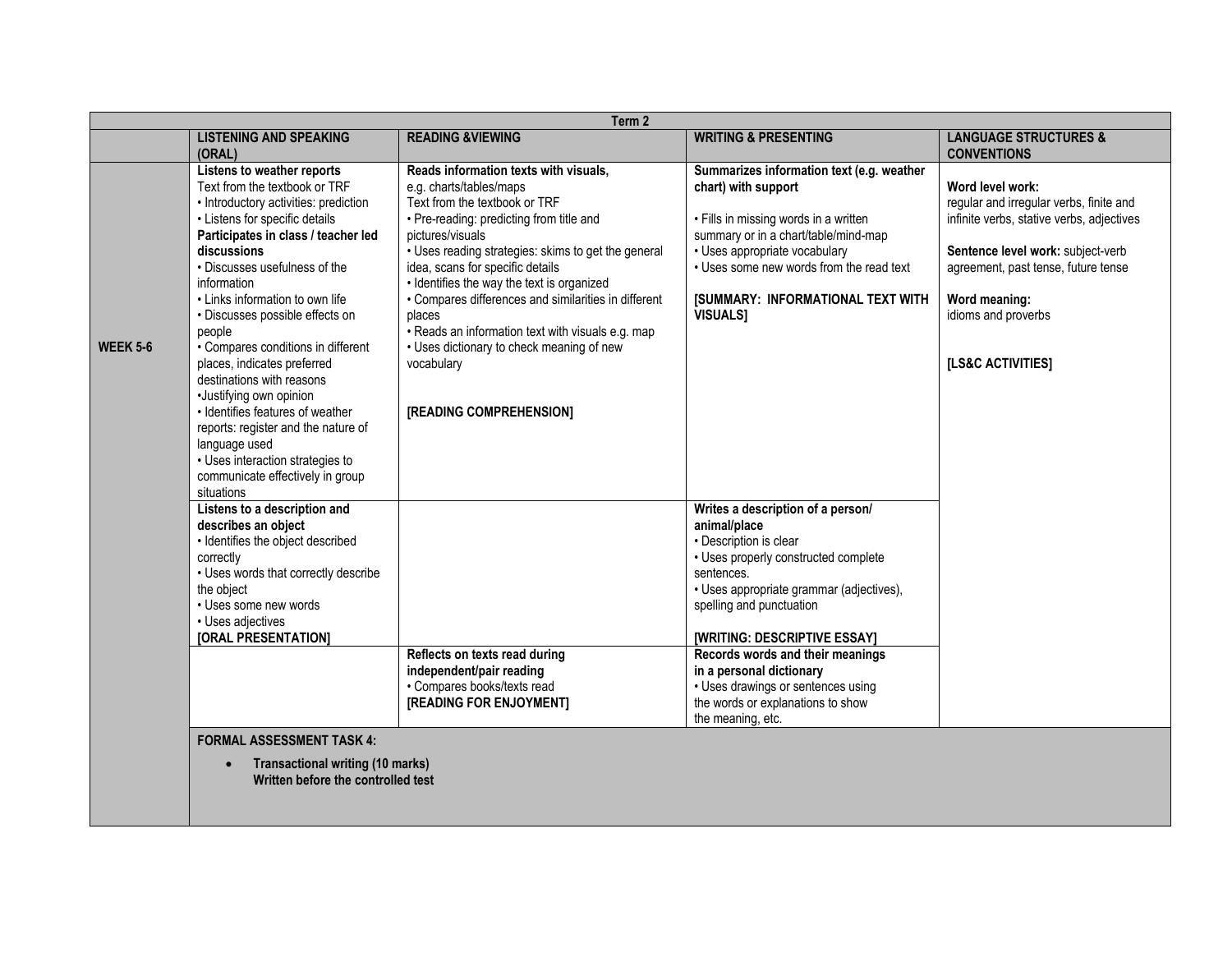| Term 2           |                                                                                                                                                                                                                                                                                                                                                                                                                                                                                                                                                                                                                                                                                                                                                                                                                               |                                                                                                                                                                                                                                                                                                                                                                |                                                                                                                                                                                                                                                                                                                                                                                                                                                                                                                                                                                                                                                                                                                                                                                                                                                                                |                                                                                                                                                                                 |
|------------------|-------------------------------------------------------------------------------------------------------------------------------------------------------------------------------------------------------------------------------------------------------------------------------------------------------------------------------------------------------------------------------------------------------------------------------------------------------------------------------------------------------------------------------------------------------------------------------------------------------------------------------------------------------------------------------------------------------------------------------------------------------------------------------------------------------------------------------|----------------------------------------------------------------------------------------------------------------------------------------------------------------------------------------------------------------------------------------------------------------------------------------------------------------------------------------------------------------|--------------------------------------------------------------------------------------------------------------------------------------------------------------------------------------------------------------------------------------------------------------------------------------------------------------------------------------------------------------------------------------------------------------------------------------------------------------------------------------------------------------------------------------------------------------------------------------------------------------------------------------------------------------------------------------------------------------------------------------------------------------------------------------------------------------------------------------------------------------------------------|---------------------------------------------------------------------------------------------------------------------------------------------------------------------------------|
|                  | <b>LISTENING AND SPEAKING</b><br>(ORAL)                                                                                                                                                                                                                                                                                                                                                                                                                                                                                                                                                                                                                                                                                                                                                                                       | <b>READING &amp; VIEWING</b>                                                                                                                                                                                                                                                                                                                                   | <b>WRITING &amp; PRESENTING</b>                                                                                                                                                                                                                                                                                                                                                                                                                                                                                                                                                                                                                                                                                                                                                                                                                                                | <b>LANGUAGE STRUCTURES &amp;</b><br><b>CONVENTIONS</b>                                                                                                                          |
| <b>WEEK 7-8</b>  | Listens to and carries out<br>instructions, e.g. recipe/instructions<br>for<br>making something<br>Text from the textbook or TRF<br>• Introductory activities: prediction<br>• Recalls procedure<br>· Identifies the features of<br>instructional text<br>• Notes key headings<br>· Gives clear instructions, e.g. on how<br>to make a sandwich<br>• Makes notes and applies<br>instructions read<br>• Asks questions for clarity<br>• Comments on clarity of instructions<br>[LISTENING COMPREHENSION]<br>Listens to and gives directions<br>• Listens for specific details<br>• Uses details accurately<br>• Uses the correct language form<br><b>Practices Listening and Speaking</b><br>(Choose one for daily practice)<br>• Responds physically to instructions<br>• Gives and follows simple<br>instructions/directions | Reads an instructional text<br>Text from the textbook or TRF<br>• Pre-reading: predicting from title and pictures<br>· Uses reading strategies: prediction, contextual<br>clues<br>· Discusses specific details of text<br>• Discusses sequence of instructions<br>• Uses the dictionary to check spelling and meanings<br>of words<br>[READING COMPREHENSION] | Writes an instructional text e.g. how to make a<br>sandwich<br>Text from the textbook or TRF<br>• Selects appropriate content for the topic<br>• Uses the appropriate structure as a frame<br>• Orders information logically<br>• Uses topic and supporting sentences<br>to develop coherent paragraphs<br>• Uses appropriate grammar, spelling and<br>punctuation<br>• Presents work neatly using headings, spacing for<br>paragraphs<br>• Records words and their meanings in a personal<br>dictionary<br>Uses the writing process<br>· Planning / pre-writing,<br>· Drafting,<br>· Revising,<br>• Editing,<br>· Proofreading, and<br>• Presenting<br>[WRITE AN INSTRUCTIONAL TEXT]<br>Records words and their meanings in a<br>personal dictionary<br>• Uses drawings or sentences using<br>the words or explanations to show<br>the meaning, etc.<br>[PERSONAL DICTIONARY] | Word level work: auxiliary verbs,<br>modal verbs, moods<br>Sentence level work: future tense<br>Spelling and punctuation: word<br>division, dictionary use<br>[LS&C ACTIVITIES] |
|                  | <b>FORMAL ASSESSMENT TASK 5: CONTROLLED TEST</b>                                                                                                                                                                                                                                                                                                                                                                                                                                                                                                                                                                                                                                                                                                                                                                              |                                                                                                                                                                                                                                                                                                                                                                |                                                                                                                                                                                                                                                                                                                                                                                                                                                                                                                                                                                                                                                                                                                                                                                                                                                                                |                                                                                                                                                                                 |
|                  |                                                                                                                                                                                                                                                                                                                                                                                                                                                                                                                                                                                                                                                                                                                                                                                                                               |                                                                                                                                                                                                                                                                                                                                                                |                                                                                                                                                                                                                                                                                                                                                                                                                                                                                                                                                                                                                                                                                                                                                                                                                                                                                |                                                                                                                                                                                 |
|                  | Question 2: Visual text (10 marks)                                                                                                                                                                                                                                                                                                                                                                                                                                                                                                                                                                                                                                                                                                                                                                                            |                                                                                                                                                                                                                                                                                                                                                                |                                                                                                                                                                                                                                                                                                                                                                                                                                                                                                                                                                                                                                                                                                                                                                                                                                                                                |                                                                                                                                                                                 |
|                  | $\bullet$                                                                                                                                                                                                                                                                                                                                                                                                                                                                                                                                                                                                                                                                                                                                                                                                                     |                                                                                                                                                                                                                                                                                                                                                                |                                                                                                                                                                                                                                                                                                                                                                                                                                                                                                                                                                                                                                                                                                                                                                                                                                                                                |                                                                                                                                                                                 |
| <b>WEEK 9-10</b> | (RESPONSE TO TEXTS 40 marks)<br>Question 1: Literary/Non- literary text (15 marks)<br>Question 3: Summary writing (5 marks)                                                                                                                                                                                                                                                                                                                                                                                                                                                                                                                                                                                                                                                                                                   | Question 4: Language Structures and Conventions (10 marks)                                                                                                                                                                                                                                                                                                     |                                                                                                                                                                                                                                                                                                                                                                                                                                                                                                                                                                                                                                                                                                                                                                                                                                                                                |                                                                                                                                                                                 |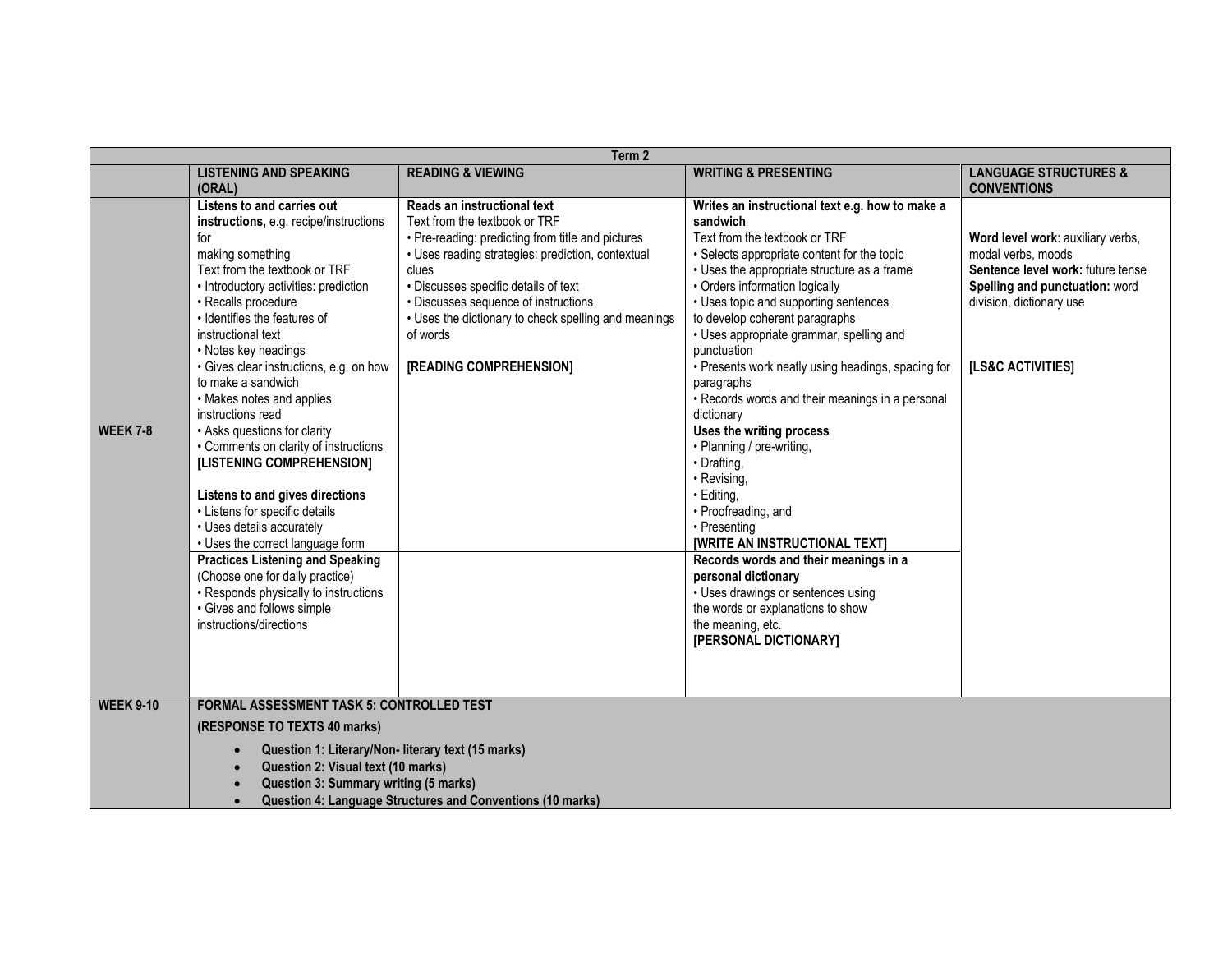| <b>FORMATIVE ASSESSMENT ACTIVITIES</b>                                                                                                                                                               |                                                                                                                                                                                                                                 |                                                                                                                                                      |                                                                                                                                                 |  |
|------------------------------------------------------------------------------------------------------------------------------------------------------------------------------------------------------|---------------------------------------------------------------------------------------------------------------------------------------------------------------------------------------------------------------------------------|------------------------------------------------------------------------------------------------------------------------------------------------------|-------------------------------------------------------------------------------------------------------------------------------------------------|--|
| <b>Listening and Speaking activities</b><br>Variety of Listening and<br><b>Speaking activities</b><br><b>Listening and Speaking</b><br>activities that comply with the<br><b>Covid-19 conditions</b> | <b>Reading and Viewing activities</b><br><b>Reading Process</b><br><b>Reading aloud activities</b><br><b>Reading Comprehension activities</b><br>Literature activities based on the three<br>prescribed genres for the semester | <b>Writing and Presenting activities</b><br><b>Writing Process</b><br>Paragraphing<br><b>Transactional Texts</b><br>Essay<br><b>Creative Writing</b> | <b>Language Structures and</b><br><b>Conventions activities</b><br><b>Variety of Language</b><br><b>Structures and Convention</b><br>activities |  |
|                                                                                                                                                                                                      |                                                                                                                                                                                                                                 |                                                                                                                                                      |                                                                                                                                                 |  |

|                                                                                                                                                               | <b>GRADE 4 ENG HL SUMMARY OF FORMAL ASSESSMENT TASKS: TERM 2</b>                                                    |                                                                                                                                                                                                                                                                                                                                    |
|---------------------------------------------------------------------------------------------------------------------------------------------------------------|---------------------------------------------------------------------------------------------------------------------|------------------------------------------------------------------------------------------------------------------------------------------------------------------------------------------------------------------------------------------------------------------------------------------------------------------------------------|
| <b>FORMAL ASSESSMENT TASK 1: ORAL</b><br>Read Aloud (20 marks)<br>This task is a continuation from Term 1.<br>It will be completed and recorded in<br>Term 2. | <b>FORMAL ASSESSMENT TASK 4: WRITING</b><br>Transactional writing: (10 marks) Written<br>before the controlled test | <b>FORMAL ASSESSMENT TASK 5: CONTROLLED TEST</b><br><b>RESPONSE TO TEXTS (40 MARKS)</b><br>Question 1; Literary / non-literary text comprehension (15 marks)<br>Question 2: Visual text comprehension (10 marks)<br>Question 3: Summary writing (5 marks)<br>Question 4: Language Structures and Conventions in context (10 marks) |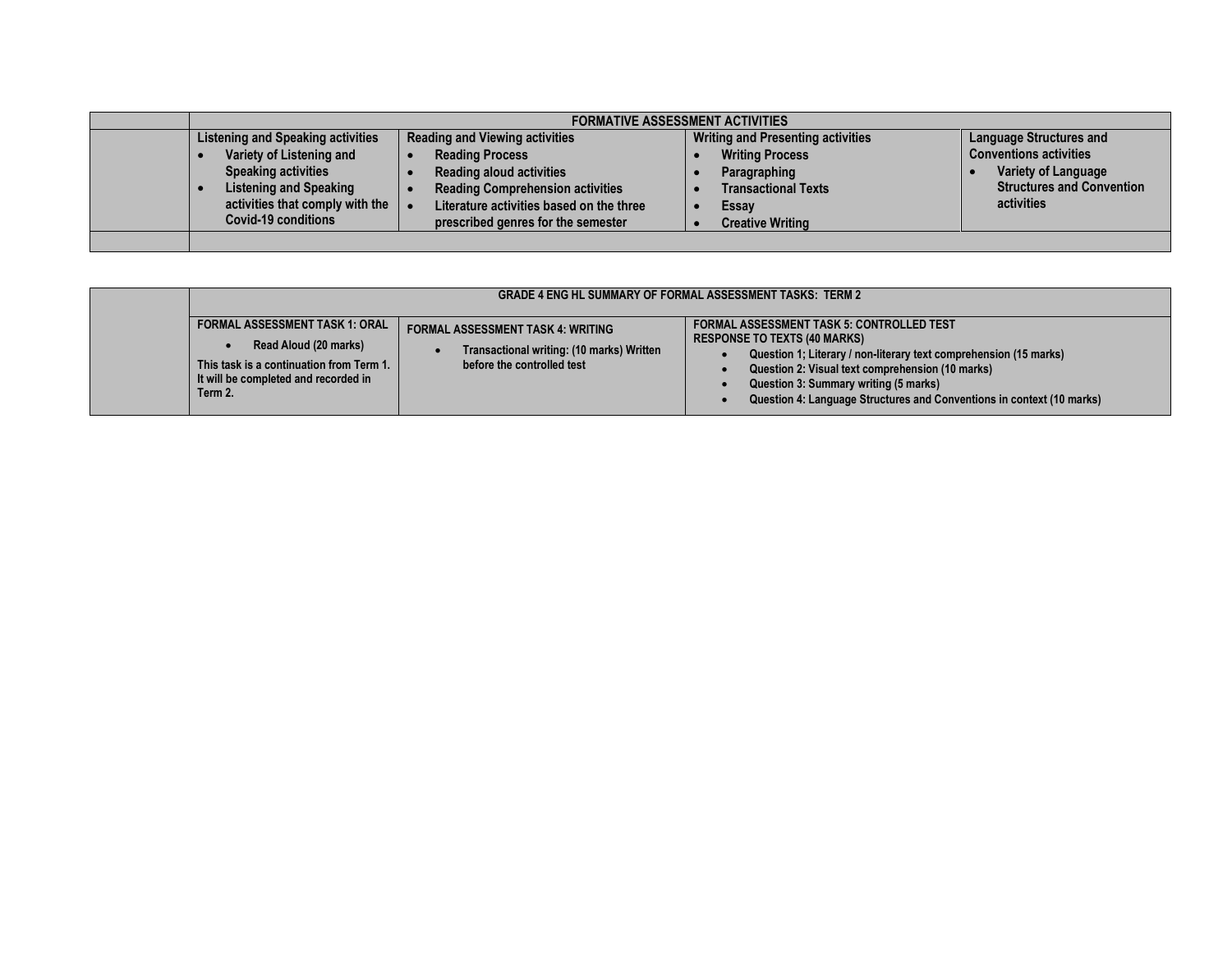|                 | <b>TERM3</b>                            |                                                 |                                         |                                              |  |
|-----------------|-----------------------------------------|-------------------------------------------------|-----------------------------------------|----------------------------------------------|--|
| <b>SKILLS</b>   | <b>LISTENING AND SPEAKING (ORAL)</b>    | <b>READING &amp; VIEWING</b>                    | <b>WRITING &amp; PRESENTING</b>         | <b>LANGUAGE STRUCTURES &amp; CONVENTIONS</b> |  |
| <b>WEEK 1-2</b> | Listens and discusses information       | Reads information text, e.g. on social          | Writes a descriptive paragraph (2)      |                                              |  |
|                 | text                                    | <b>issues</b>                                   | paragraphs)                             | Word level work: conjunctions,               |  |
|                 | Text from the textbook or Teacher's     | Text from the textbook or Teacher's             | • Selects appropriate content for the   | prepositions                                 |  |
|                 | Resource File (TRF)                     | Resource File (TRF)                             | topic                                   | Sentence level work: past continuous         |  |
|                 | • Introductory activities: prediction   | • Pre-reading: predicts from title and pictures | • Uses the appropriate structure as a   | tense, future continuous tense               |  |
|                 | • Discusses specific details            | • Uses reading strategies, e.g. scans           | frame                                   | Word meaning: figurative, similes,           |  |
|                 | • Asks questions to obtains information | for specific details, skims for general idea    | • Uses topic and supporting sentences   | metaphors                                    |  |
|                 | • Listens and responds appropriately    | • Reads short printed resources                 | to develop coherent paragraphs (2)      | Spelling and punctuation: Capital and        |  |
|                 | • Answers oral questions                | • Locates information from different            | paragraphs)                             | small letters, full stop, comma              |  |
|                 | • Relates own experiences               | sources                                         | • Creates visual aids for presentation  |                                              |  |
|                 |                                         | • Selects the relevant ideas                    | • Uses the dictionary to check spelling | <b>ILS&amp;C ACTIVITIES1</b>                 |  |
|                 |                                         | • Identifies different purposes of texts        | and meanings of words                   |                                              |  |
|                 |                                         | • Identifies and discusses values in the text   |                                         |                                              |  |
|                 |                                         |                                                 | <b>[WRITING: DESCRIPTIVE ESSAY]</b>     |                                              |  |
|                 |                                         | <b>[READING COMPREHENSION]</b>                  |                                         |                                              |  |
|                 |                                         |                                                 |                                         |                                              |  |
|                 |                                         | Reflects on texts read independently            |                                         |                                              |  |
|                 |                                         | • Compares books/texts read                     |                                         |                                              |  |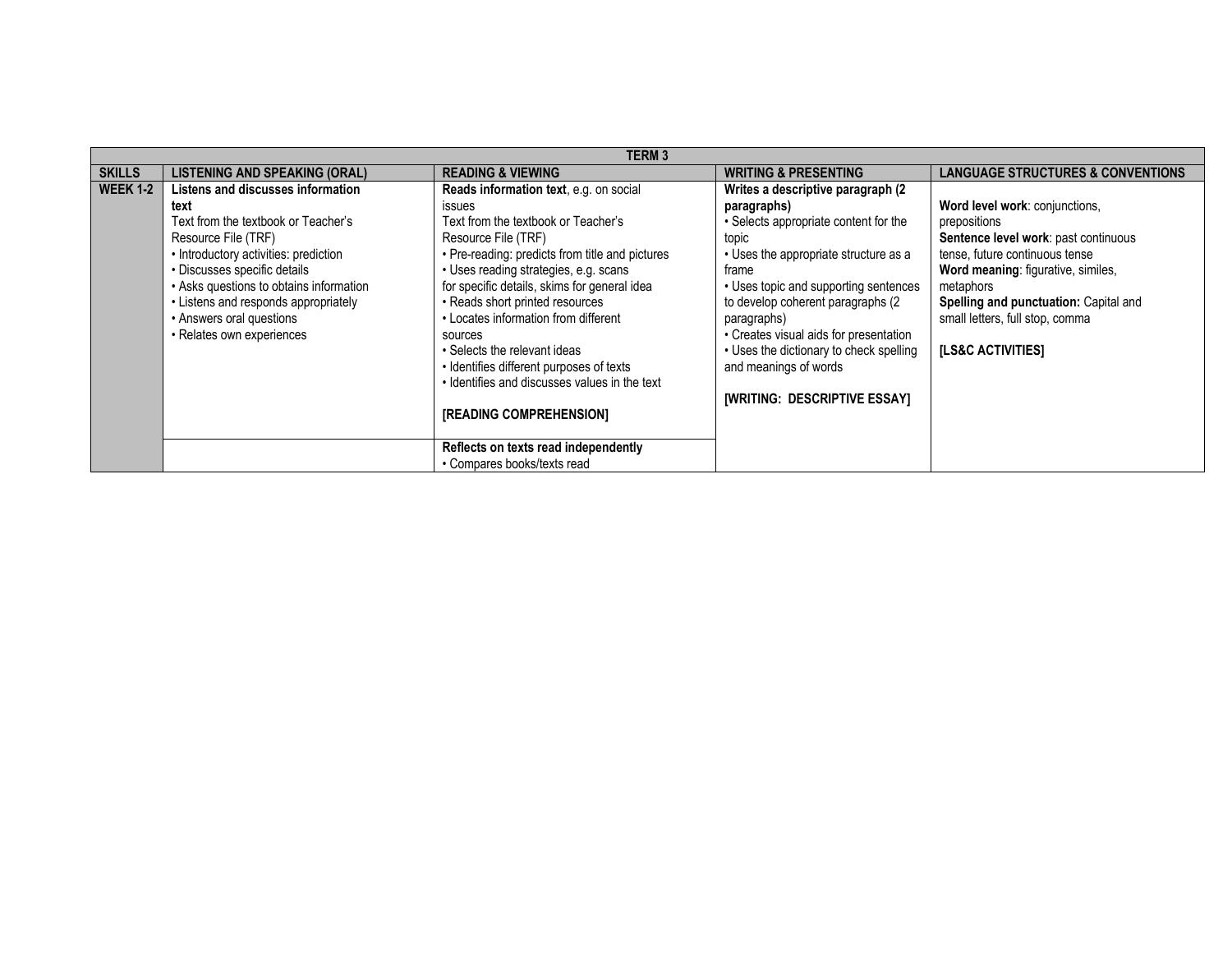| <b>TERM3</b>    |                                                                                                                                                                                                                                                                                                                                                                                                        |                                                                                                                                                                                                                                                                                                                                                                                                                                                                                                                              |                                                                                                                                                                                                                                                   |                                                                                                                                   |
|-----------------|--------------------------------------------------------------------------------------------------------------------------------------------------------------------------------------------------------------------------------------------------------------------------------------------------------------------------------------------------------------------------------------------------------|------------------------------------------------------------------------------------------------------------------------------------------------------------------------------------------------------------------------------------------------------------------------------------------------------------------------------------------------------------------------------------------------------------------------------------------------------------------------------------------------------------------------------|---------------------------------------------------------------------------------------------------------------------------------------------------------------------------------------------------------------------------------------------------|-----------------------------------------------------------------------------------------------------------------------------------|
| <b>SKILLS</b>   | <b>LISTENING AND SPEAKING (ORAL)</b>                                                                                                                                                                                                                                                                                                                                                                   | <b>READING &amp; VIEWING</b>                                                                                                                                                                                                                                                                                                                                                                                                                                                                                                 | <b>WRITING &amp; PRESENTING</b>                                                                                                                                                                                                                   | <b>LANGUAGE STRUCTURES &amp;</b><br><b>CONVENTIONS</b>                                                                            |
| <b>WEEK 3-4</b> | Participates in short conversation<br>on a familiar topic<br>• Takes turns<br>• Stays on topic<br>• Asks relevant questions<br><b>Practices Listening and Speaking</b><br>(Choose one for daily practice)<br>• Performs a simple rhyme, poem or song<br>• Plays a simple language game<br>• Gives and follows simple<br>instructions/directions<br>• Tells own news<br>• Retells a story heard or read | <b>Reads visual text, e.g. poster or notices</b><br>• Pre-reading: discusses pictures<br>• Discusses what the text is about<br>• Identifies specific information<br>• Interprets the information<br>• Discusses the purpose of the text<br>• Discusses some of the language use<br>· Identifies and discusses design features such as<br>colour and different sizes or kinds of print (font)<br>[READING COMPREHENSION]<br><b>Practices reading</b><br>• Reads aloud with appropriate<br>pronunciation, expression and tempo | Designs and produces a visual text,<br>e.g. poster or notice<br>• Uses the correct format<br>• Selects appropriate information<br>• Uses design features such as colour<br>and different sizes or kinds of print (font)<br>[WRITING: VISUAL TEXT] | Word level work: Adverbs<br>Sentence level work: complex<br>sentences<br>Word meaning: one word for a phrase<br>[LS&C ACTIVITIES] |
|                 |                                                                                                                                                                                                                                                                                                                                                                                                        | Reflects on texts read during<br>independent/pair reading<br>• Compares books/texts read                                                                                                                                                                                                                                                                                                                                                                                                                                     | Records words and their meanings<br>in a personal dictionary<br>• Uses drawings or sentences using<br>the words or explanations to show the<br>meaning, etc.                                                                                      |                                                                                                                                   |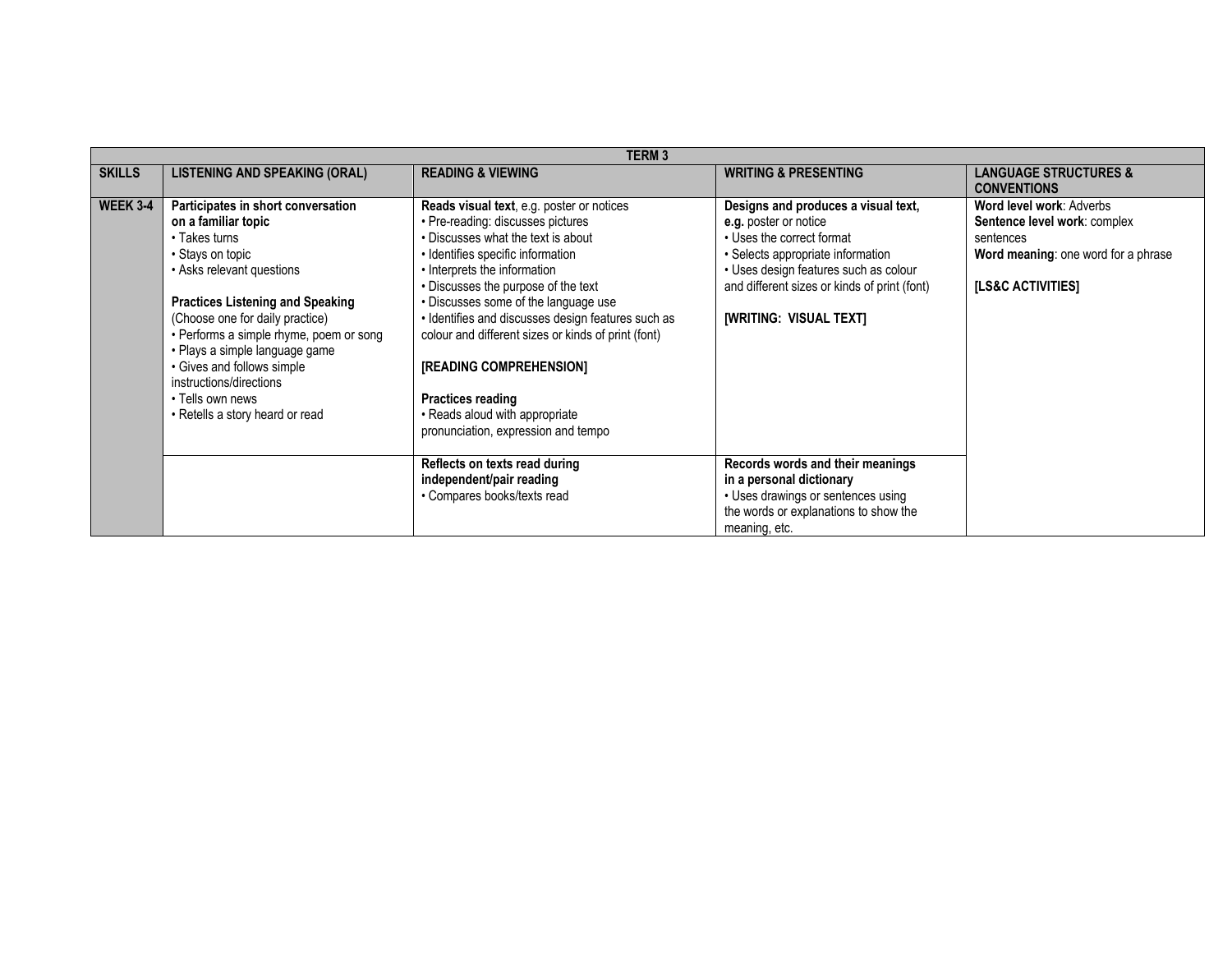| <b>TERM3</b>         |                                                                                                                                                                                                                                                                                                                                                                                                                                                                                                                          |                                                                                                                                                                                                                                                                                                                                                                                                                                                                                                                                   |                                                                                                                                                                                                                                                                                                                                                                                                                                                                                                                                                            |                                                                                                                                                                                   |
|----------------------|--------------------------------------------------------------------------------------------------------------------------------------------------------------------------------------------------------------------------------------------------------------------------------------------------------------------------------------------------------------------------------------------------------------------------------------------------------------------------------------------------------------------------|-----------------------------------------------------------------------------------------------------------------------------------------------------------------------------------------------------------------------------------------------------------------------------------------------------------------------------------------------------------------------------------------------------------------------------------------------------------------------------------------------------------------------------------|------------------------------------------------------------------------------------------------------------------------------------------------------------------------------------------------------------------------------------------------------------------------------------------------------------------------------------------------------------------------------------------------------------------------------------------------------------------------------------------------------------------------------------------------------------|-----------------------------------------------------------------------------------------------------------------------------------------------------------------------------------|
| <b>SKILLS</b>        | <b>LISTENING AND SPEAKING (ORAL)</b>                                                                                                                                                                                                                                                                                                                                                                                                                                                                                     | <b>READING &amp; VIEWING</b>                                                                                                                                                                                                                                                                                                                                                                                                                                                                                                      | <b>WRITING &amp; PRESENTING</b>                                                                                                                                                                                                                                                                                                                                                                                                                                                                                                                            | <b>LANGUAGE STRUCTURES &amp;</b><br><b>CONVENTIONS</b>                                                                                                                            |
| <b>WEEK</b><br>$5-6$ | Listens to a story<br>Choose from contemporary realistic<br>fiction/traditional stories/personal<br>accounts/ adventure/funny/fantasy/real life stories<br>Text from the textbook or Teacher's<br>Resource File (TRF)<br>• Discusses plot, setting and<br>Characters • Answers simple questions<br>• Names characters in the story correctly<br>• Retells the story in the right sequence<br>• Expresses feelings about the story<br>• Describes causes and effects of<br>actions or events<br>[LISTENING COMPREHENSION] | Reads a story<br>Text from the textbook or TRF<br>Pre-reading: predicts from title and<br>pictures<br>• Interprets and explains the message<br>• Uses reading strategies, e.g. skims<br>for general idea, scans for specific<br>details, makes predictions, uses<br>contextual clues to determine<br>meaning, makes inferences<br>• Describes feelings about the text<br>giving reasons<br>. Discusses characters , plot , setting<br>• Uses the dictionary to check spelling<br>and meanings of words<br>[READING COMPREHENSION] | Writes diary entries<br>• Uses a correct format<br>• Selects appropriate content for the topic<br>• Uses emotive words<br>• Uses first person narration<br>• Uses the appropriate structure as a frame<br>• Uses topic and supporting sentences<br>to write their text<br>• Uses appropriate grammar, spelling,<br>punctuation and spaces between paragraphs<br>• Records words and their meanings in<br>a personal dictionary<br>Uses the writing process<br>· Planning / pre-writing,<br>· Drafting,<br>· Revising,<br>• Editing,<br>· Proofreading, and | Word level work: stems<br>Sentence level work: simple<br>sentences, complex sentences<br>Sentence level work: verb clause<br>Spelling and punctuation: colon<br>[LS&C ACTIVITIES] |
|                      |                                                                                                                                                                                                                                                                                                                                                                                                                                                                                                                          | Reflects on texts read during independent/pair<br>reading<br>• Compares books/texts read                                                                                                                                                                                                                                                                                                                                                                                                                                          | • Presenting<br><b>[WRITING: DIARY]</b><br>Records words and their meanings<br>in a personal dictionary<br>• Uses drawings or sentences using<br>the words or explanations to show<br>the meaning, etc.                                                                                                                                                                                                                                                                                                                                                    |                                                                                                                                                                                   |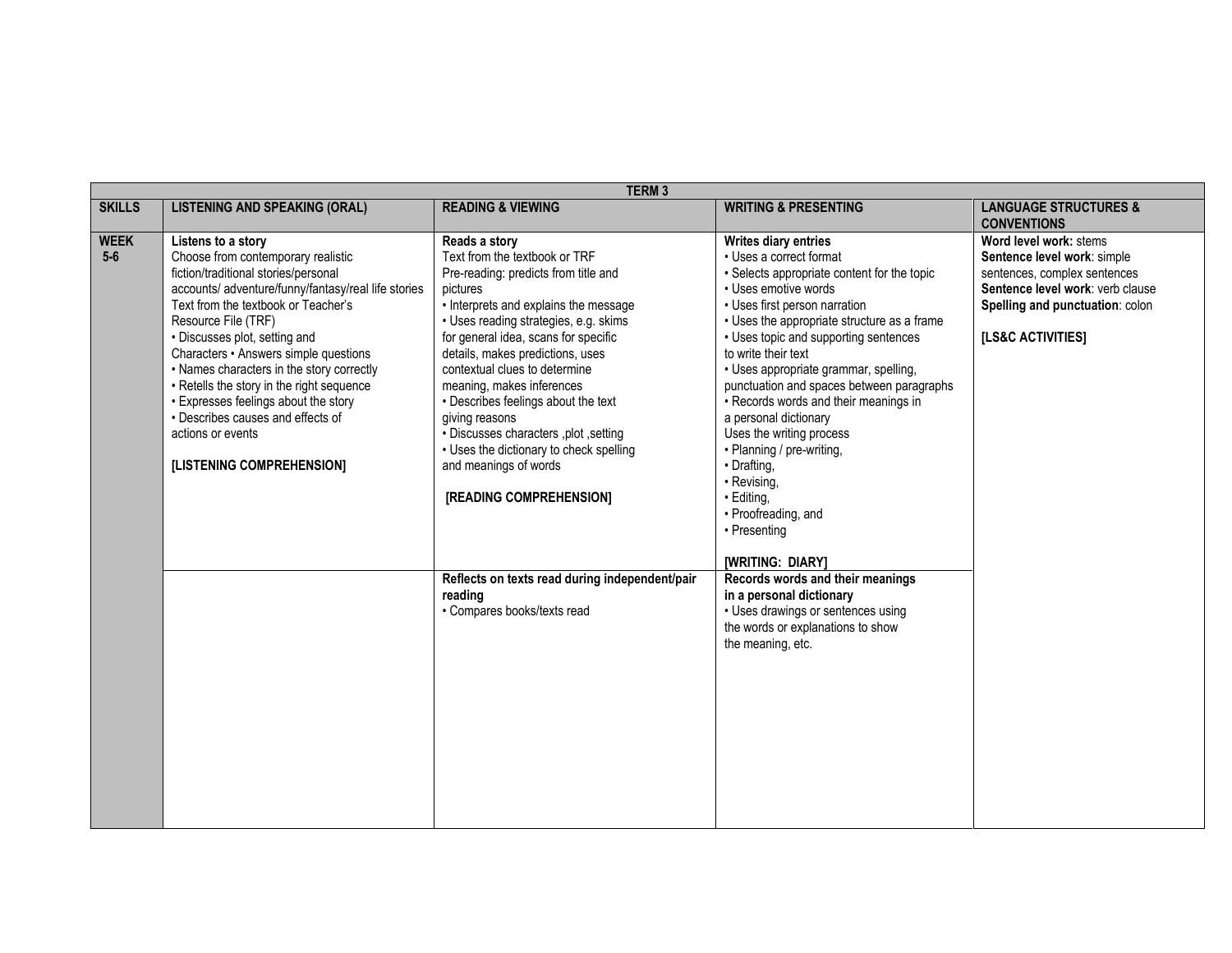| <b>WEEK</b> | PROJECT: Project based on any ONE of the literature genres studied: poems / folktales / short stories / drama / novel. |
|-------------|------------------------------------------------------------------------------------------------------------------------|
| $ 4-8 $     | Note: There must be a variation of genres across the grades.                                                           |
|             | <b>N</b> Planning / Preparation/ Research/ Investigation of oral presentation and creative writing of project.         |

| <b>FORMAL ASSESSMENT TASK 6: CREATIVE WRITING PROJECT</b><br>Stage 1: Research (Learners do research on their project)<br>(10 marks)<br>Weeks $4 - 5$<br>Stage 2: Writing (Learners engage in the write-up of their project. Introduction and<br>explanation of project instructions and methodology.)<br>$(30 \text{ marks})$<br>Planning/pre-writing of the creative writing project<br><b>Drafting</b><br>Revising<br>Editing<br>Proofreading<br><b>Presenting</b><br>Week 6 | <b>FORMAL ASSESSMENT TASK 7: CREATIVE WRITING PROJECT</b><br>Stage 3: Oral presentation (Learners do the Oral presentation of their project)<br>$(20$ marks)<br><b>Oral presentation</b><br>Uses appropriate structure: introduction, body and conclusion<br>Presents central idea and supporting details<br>$\bullet$<br>Shows evidence of research/ investigation<br>Uses appropriate body language and presentation skills, e.g. makes eye contact,<br>volume<br>Participates in a discussion<br>$\bullet$<br>Gives constructive feedback<br><b>Maintains discussion</b><br>$\bullet$<br>Shows sensitivity to the rights and feelings of others<br>Commence with the oral task in term 3 and conclude in term 4 when the mark will be<br>recorded. |
|---------------------------------------------------------------------------------------------------------------------------------------------------------------------------------------------------------------------------------------------------------------------------------------------------------------------------------------------------------------------------------------------------------------------------------------------------------------------------------|-------------------------------------------------------------------------------------------------------------------------------------------------------------------------------------------------------------------------------------------------------------------------------------------------------------------------------------------------------------------------------------------------------------------------------------------------------------------------------------------------------------------------------------------------------------------------------------------------------------------------------------------------------------------------------------------------------------------------------------------------------|
|---------------------------------------------------------------------------------------------------------------------------------------------------------------------------------------------------------------------------------------------------------------------------------------------------------------------------------------------------------------------------------------------------------------------------------------------------------------------------------|-------------------------------------------------------------------------------------------------------------------------------------------------------------------------------------------------------------------------------------------------------------------------------------------------------------------------------------------------------------------------------------------------------------------------------------------------------------------------------------------------------------------------------------------------------------------------------------------------------------------------------------------------------------------------------------------------------------------------------------------------------|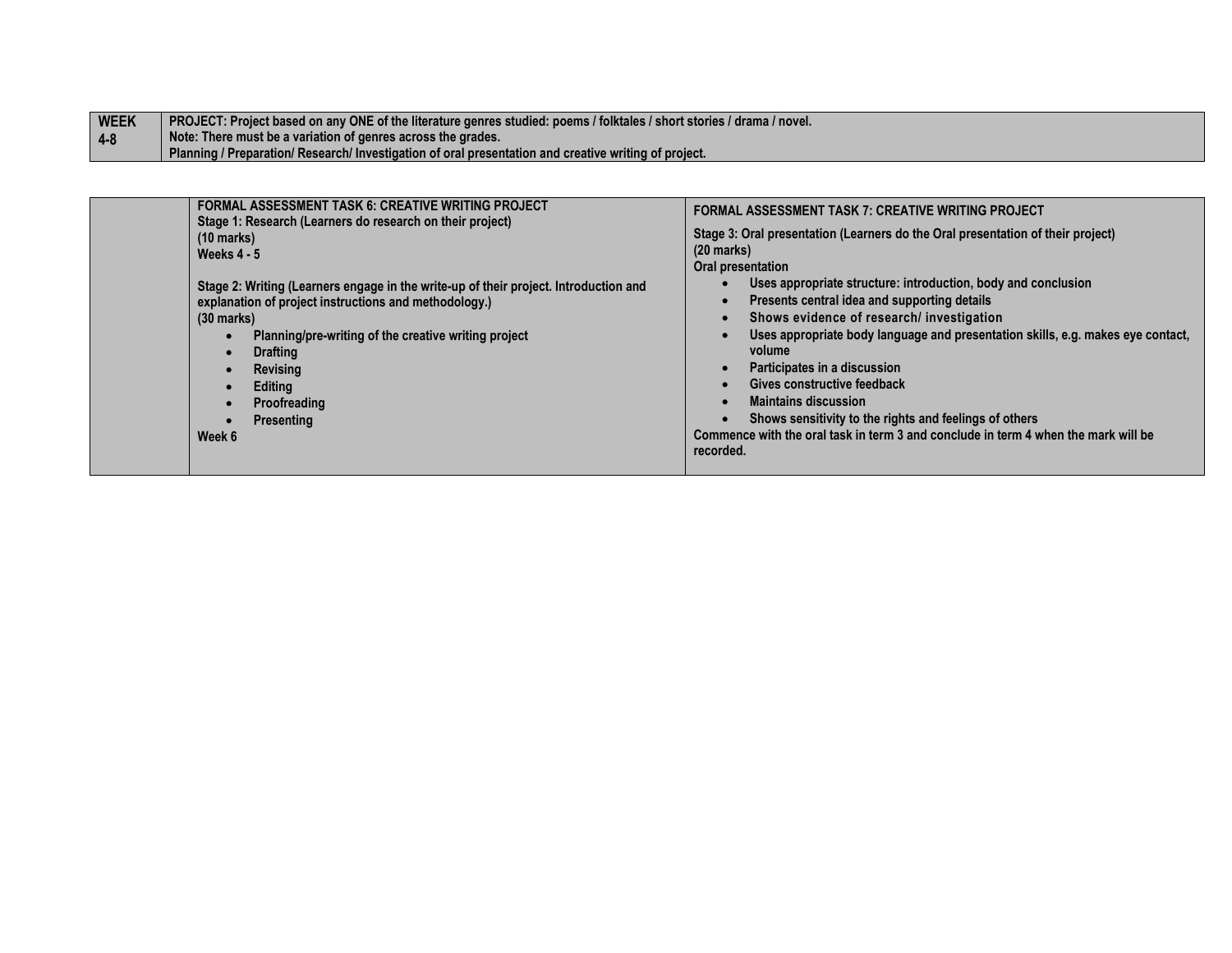|                        | <b>TERM3</b>                                                                                                                                                                                                                                                        |                                                                                                                                                                                                                                                                                               |                                                                                                                                                                                                                                     |                                                                                                                                                                                                                                                                                    |  |  |
|------------------------|---------------------------------------------------------------------------------------------------------------------------------------------------------------------------------------------------------------------------------------------------------------------|-----------------------------------------------------------------------------------------------------------------------------------------------------------------------------------------------------------------------------------------------------------------------------------------------|-------------------------------------------------------------------------------------------------------------------------------------------------------------------------------------------------------------------------------------|------------------------------------------------------------------------------------------------------------------------------------------------------------------------------------------------------------------------------------------------------------------------------------|--|--|
| <b>SKILLS</b>          | <b>LISTENING AND SPEAKING (ORAL)</b>                                                                                                                                                                                                                                | <b>READING &amp; VIEWING</b>                                                                                                                                                                                                                                                                  | <b>WRITING &amp; PRESENTING</b>                                                                                                                                                                                                     | <b>LANGUAGE STRUCTURES &amp; CONVENTIONS</b>                                                                                                                                                                                                                                       |  |  |
| <b>WEEK</b><br>$7 - 8$ | Listens to a poem/s<br>• Discusses what the poem is about<br>• Relates to own experience<br>• Identifies rhyme and rhythm<br>• Identifies words which begin with the same<br>sound<br>• Expresses feelings stimulated by the poem<br>• Performs poem/selected lines | Reads a poem/s<br>• Pre-reading: predicts from title and pictures<br>• Uses reading strategies, e.g.<br>prediction, looks at pictures carefully, uses<br>contextual clues<br>• Identifies rhythm and rhyme<br>• Breaks up words into syllables<br>• Expresses feelings stimulated by the poem | Writes sentences that rhyme<br>• Writes pairs of sentences of the<br>same length that rhyme<br>• Uses appropriate rhythm and rhyme<br>• Uses knowledge of syllables to<br>develop the rhythm<br><b>[WRITING: RHYMING SENTENCES]</b> | Word level work: conjunctions<br>Sentence level work: statements,<br>simple sentences<br>Word meaning: personification,<br>alliteration, similes, metaphors, rhythm, rhyme<br>Spelling and punctuation: dictionary use,<br>abbreviations - acronyms,<br>truncation, initialization |  |  |
|                        | <b>Practices Listening and Speaking</b><br>• Practices using words that imitate<br>their sounds, e.g. bees buzz, glass<br>tinkles<br><b>ILISTENING COMPREHENSIONI</b>                                                                                               | <b>[READING COMPREHENSION]</b>                                                                                                                                                                                                                                                                |                                                                                                                                                                                                                                     | <b>ILS&amp;C ACTIVITIES1</b>                                                                                                                                                                                                                                                       |  |  |
|                        |                                                                                                                                                                                                                                                                     | <b>Practices reading</b><br>• Reads aloud with appropriate<br>pronunciation, expression and tempo                                                                                                                                                                                             | Records words and their meanings in<br>a personal dictionary<br>• Uses drawings or sentences using the<br>words or explanations to show the<br>meaning, etc.                                                                        |                                                                                                                                                                                                                                                                                    |  |  |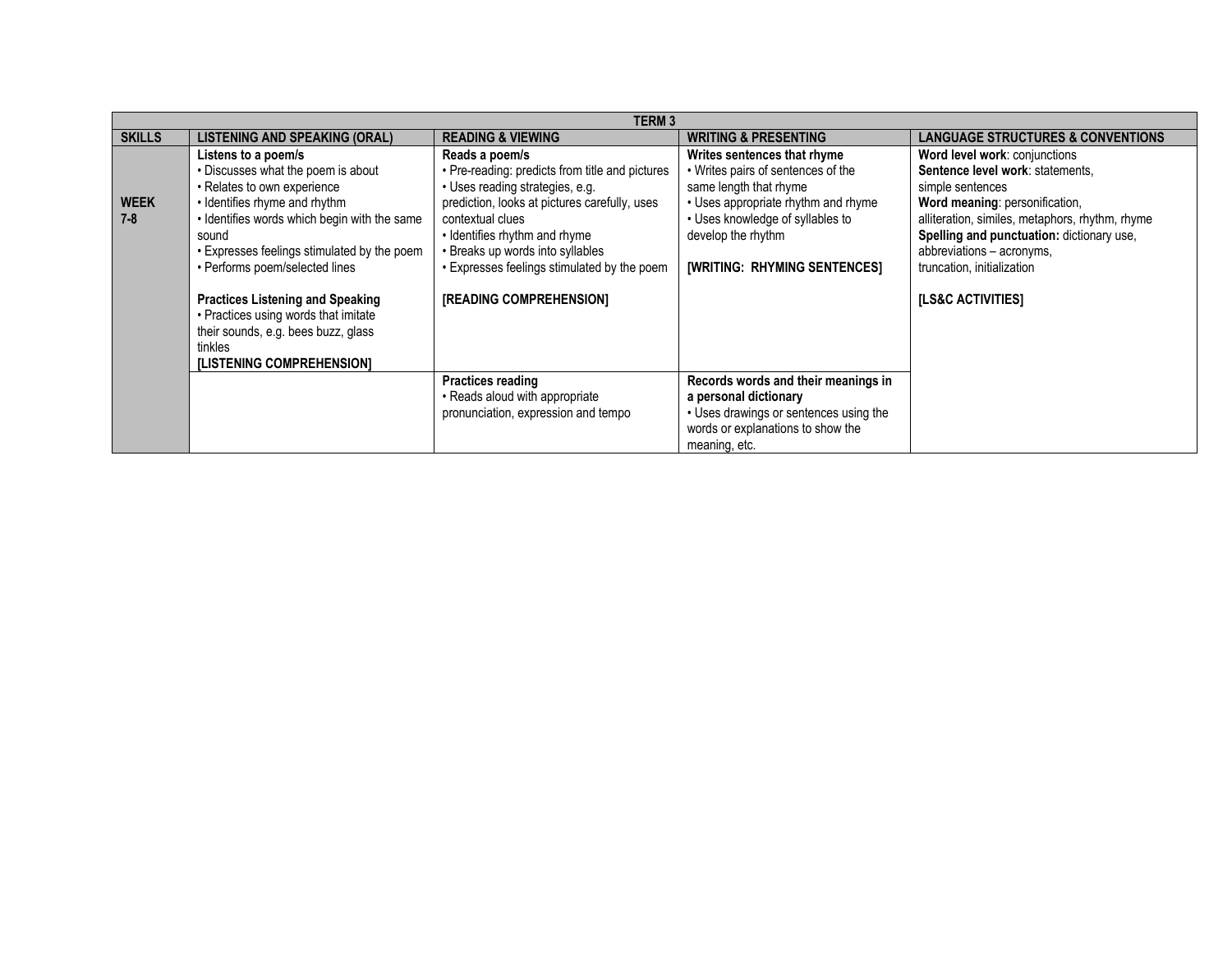| Term <sub>3</sub>       |                                                                                                                                                                                                                                                                                                                                                                                                                                                                                                                                                                                                                                                                                                                                                                             |                                                                                                                                                                                                                                                                                                                                                                                                                                                                                                                                           |                                                                                                                                                                                                                                                                                                                                                                    |                                                                                                                                                                                                                                |
|-------------------------|-----------------------------------------------------------------------------------------------------------------------------------------------------------------------------------------------------------------------------------------------------------------------------------------------------------------------------------------------------------------------------------------------------------------------------------------------------------------------------------------------------------------------------------------------------------------------------------------------------------------------------------------------------------------------------------------------------------------------------------------------------------------------------|-------------------------------------------------------------------------------------------------------------------------------------------------------------------------------------------------------------------------------------------------------------------------------------------------------------------------------------------------------------------------------------------------------------------------------------------------------------------------------------------------------------------------------------------|--------------------------------------------------------------------------------------------------------------------------------------------------------------------------------------------------------------------------------------------------------------------------------------------------------------------------------------------------------------------|--------------------------------------------------------------------------------------------------------------------------------------------------------------------------------------------------------------------------------|
|                         | <b>LISTENING AND SPEAKING (ORAL)</b>                                                                                                                                                                                                                                                                                                                                                                                                                                                                                                                                                                                                                                                                                                                                        | <b>READING &amp; VIEWING</b>                                                                                                                                                                                                                                                                                                                                                                                                                                                                                                              | <b>WRITING &amp; PRESENTING</b>                                                                                                                                                                                                                                                                                                                                    | <b>LANGUAGE STRUCTURES &amp; CONVENTIONS</b>                                                                                                                                                                                   |
| <b>WEEK</b><br>$9 - 10$ | Listens to a play/ drama read aloud or<br>from radio or TV<br>Text from the textbook or Teacher's<br>Resource File (TRF)<br>• Predicts from title<br>• Retells the drama in sequence<br>• Names characters correctly<br>Role plays a character or a familiar<br>situation<br>• Selects appropriate content<br>• Uses details accurately<br>• Expresses thoughts and feelings<br>• Stays on topic<br>• Shows awareness of social differences<br>• Switches from one language to another as<br>appropriate<br><b>Practices Listening and Speaking</b><br>(Choose one for daily practice)<br>• Performs a simple rhyme, poem or song<br>• Plays a simple language game<br>• Gives and follows simple<br>instructions/directions<br>• Tells own news<br>• Retells a story heard | Reads a play / drama<br>Text from the textbook or Teacher's Resource File<br>(TRF)<br>• Pre-reading predicting from title<br>• Uses reading strategies<br>• Identifies the story-line<br>• Discusses characters and setting<br>• Expresses feelings stimulated by the text<br>. Discusses features of the text<br>especially punctuation and format<br>• Acts out the play or a short section of the play<br>[READING COMPREHENSION]<br><b>Practices reading</b><br>• Reads aloud with appropriate<br>pronunciation, expression and tempo | Writes a dialogue<br>• Selects appropriate characters<br>• Organizes the conversation logically<br>• Uses the frame correctly<br>• Uses direct speech appropriately<br>• Uses a variety of vocabulary<br>• Uses appropriate grammar, spelling,<br>punctuation and spacing<br>• Records words and their meanings in a<br>personal dictionary<br>[WRITING: DIALOGUE] | Word level work: collective nouns,<br>reflexive pronouns, stems<br>Sentence level work: subject-verb<br>agreement<br>Spelling and punctuation: full stop,<br>commas, colon, semi-colon, question<br>marks<br>[LS&C ACTIVITIES] |
|                         |                                                                                                                                                                                                                                                                                                                                                                                                                                                                                                                                                                                                                                                                                                                                                                             | Reflects on texts read during independent/pair<br>reading<br>• Does a short oral book review using an<br>appropriate frame                                                                                                                                                                                                                                                                                                                                                                                                                | Records words and their meanings<br>in a personal dictionary<br>• Uses drawings or sentences using<br>the words or explanations to show<br>the meaning, etc.                                                                                                                                                                                                       |                                                                                                                                                                                                                                |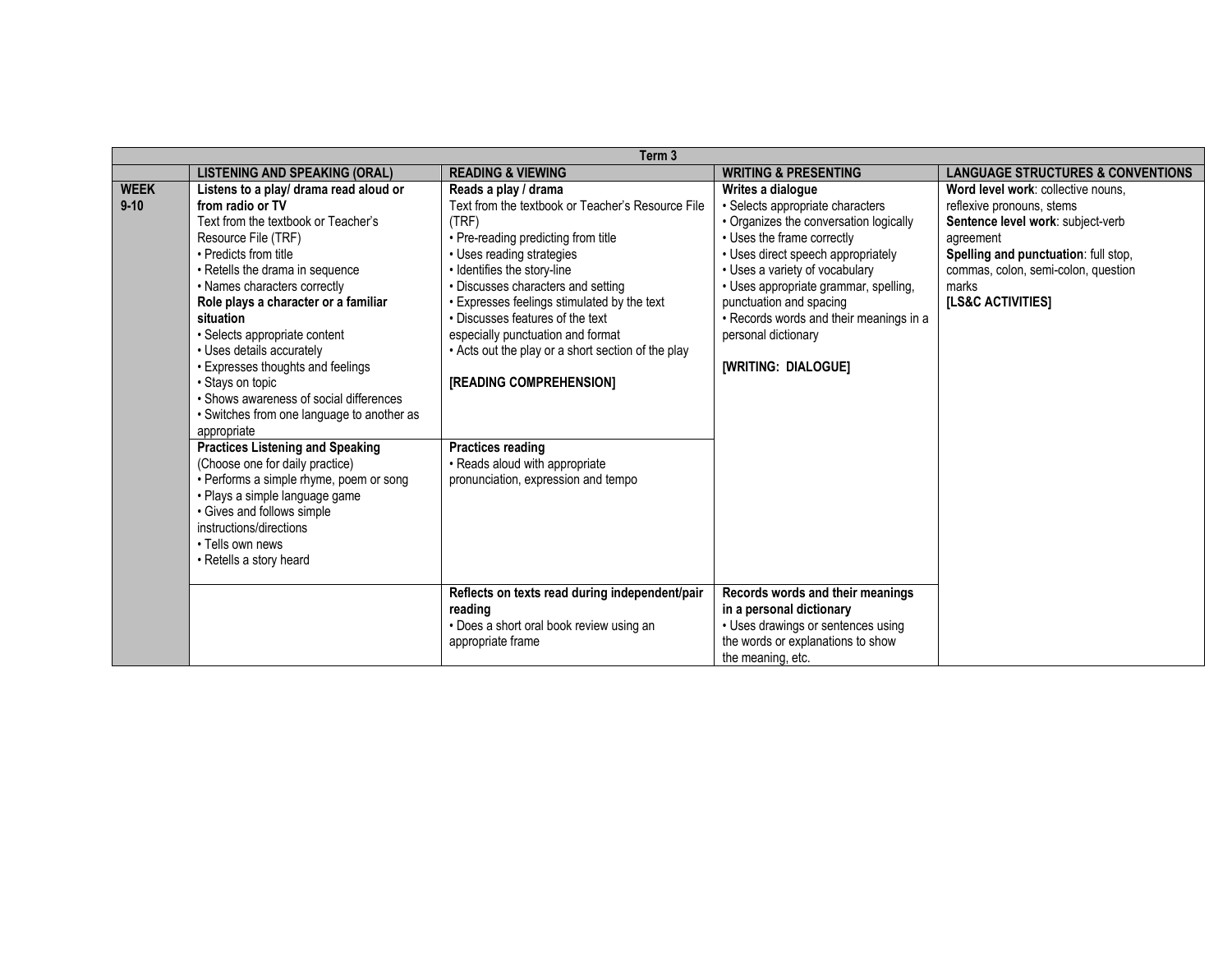| <b>Listening and Speaking activities</b><br><b>Writing and Presenting activities</b><br><b>Reading and Viewing activities</b><br><b>Language Structures and Conventions</b><br>activities<br>Variety of Listening and Speaking<br><b>Reading Process</b><br><b>Writing Process</b><br>Variety of Language Structures and<br>activities<br><b>Reading aloud activities</b><br>Paragraphing<br><b>Convention activities</b><br>Listening and Speaking activities<br><b>Reading Comprehension activities</b><br><b>Transactional Texts</b><br>that comply with the Covid-19<br>Literature activities based on the<br>Essay | <b>FORMATIVE ASSESSMENT ACTIVITIES</b> |                                 |                         |  |  |
|-------------------------------------------------------------------------------------------------------------------------------------------------------------------------------------------------------------------------------------------------------------------------------------------------------------------------------------------------------------------------------------------------------------------------------------------------------------------------------------------------------------------------------------------------------------------------------------------------------------------------|----------------------------------------|---------------------------------|-------------------------|--|--|
| semester                                                                                                                                                                                                                                                                                                                                                                                                                                                                                                                                                                                                                | conditions                             | three prescribed genres for the | <b>Creative Writing</b> |  |  |

| <b>GRADE 4 ENG HL SUMMARY OF FORMAL ASSESSMENT TASKS: TERM 3</b>                                                                                                                         |                                                                                                                                                                                                                                                    |  |  |  |
|------------------------------------------------------------------------------------------------------------------------------------------------------------------------------------------|----------------------------------------------------------------------------------------------------------------------------------------------------------------------------------------------------------------------------------------------------|--|--|--|
| <b>FORMAL ASSESSMENT TASK 6</b><br>Creative Writing (10+30=40 marks)<br>Project based on any ONE of the literature genres studied: poems / folktales / short<br>stories / drama / novel. | <b>FORMAL ASSESSMENT TASK 7 Oral</b><br>Oral presentation of project (20 marks)<br>Commence with the oral task in term 3 and conclude in term 4 when the mark<br>will be recorded. Note: There must be a variation of genres across the<br>grades. |  |  |  |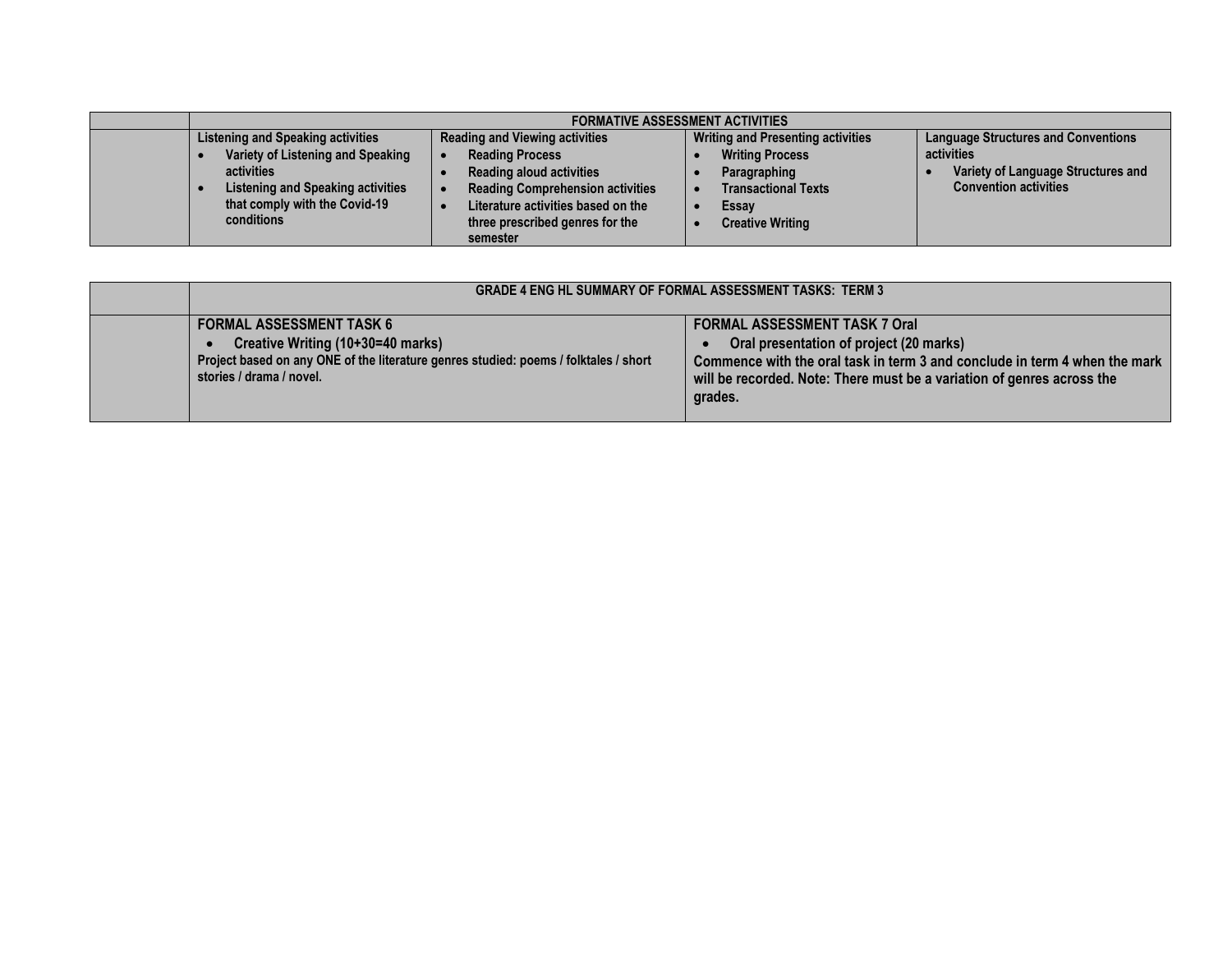| <b>TERM 4</b>   |                                                                                                                                                                                                                                                                                                                                                                                                                                                                                                                                                                                    |                                                                                                                                                                                                                                                                                                                                                                                                                                                                                                                                                                                                                                                                               |                                                                                                                                                                                                                                                                                                                                                                                                                                                                                                                                                                                                                                                                                                                                                                                         |                                                                                                                                                                                                                                                                 |
|-----------------|------------------------------------------------------------------------------------------------------------------------------------------------------------------------------------------------------------------------------------------------------------------------------------------------------------------------------------------------------------------------------------------------------------------------------------------------------------------------------------------------------------------------------------------------------------------------------------|-------------------------------------------------------------------------------------------------------------------------------------------------------------------------------------------------------------------------------------------------------------------------------------------------------------------------------------------------------------------------------------------------------------------------------------------------------------------------------------------------------------------------------------------------------------------------------------------------------------------------------------------------------------------------------|-----------------------------------------------------------------------------------------------------------------------------------------------------------------------------------------------------------------------------------------------------------------------------------------------------------------------------------------------------------------------------------------------------------------------------------------------------------------------------------------------------------------------------------------------------------------------------------------------------------------------------------------------------------------------------------------------------------------------------------------------------------------------------------------|-----------------------------------------------------------------------------------------------------------------------------------------------------------------------------------------------------------------------------------------------------------------|
| <b>SKILLS</b>   | <b>LISTENING AND SPEAKING (ORAL)</b>                                                                                                                                                                                                                                                                                                                                                                                                                                                                                                                                               | <b>READING &amp; VIEWING</b>                                                                                                                                                                                                                                                                                                                                                                                                                                                                                                                                                                                                                                                  | <b>WRITING &amp; PRESENTING</b>                                                                                                                                                                                                                                                                                                                                                                                                                                                                                                                                                                                                                                                                                                                                                         | <b>LANGUAGE STRUCTURES &amp;</b><br><b>CONVENTIONS</b>                                                                                                                                                                                                          |
| <b>WEEK 1-2</b> | Listens to a newspaper article /<br>magazine<br>Text from the textbook or Teacher's<br>Resource File (TRF)<br>• Introductory activities: prediction<br>• Listens for specific details<br>· Identifies the main message<br>• Relates to own life<br>• Discusses the main ideas and specific<br>detail<br>• Discusses the social, moral and<br>cultural values in the text<br>Participates in discussions<br>• Asks relevant questions and responds<br>to questions<br>• Compares own ideas with others<br>• Respects others' ideas<br>• Gives opinions and constructive<br>feedback | Reads a newspaper article /<br>magazine that highlights social issues<br>Text from the textbook or Teacher's<br>Resource File (TRF)<br>· Pre-reading: predicts from the title<br>and pictures<br>• Uses reading strategies<br>. Infers reasons for actions in the story<br>Explains the cause and the effects in<br>a story<br><b>Expresses feelings about the text</b><br>giving reasons<br>Discusses values in the text<br>• Discusses the choice of words and<br>imagery<br>· Recognizes the structure, language<br>use, purpose and audience of the<br>story<br>. Discusses new vocabulary from the<br>read text<br>• Uses a dictionary<br><b>IREADING COMPREHENSION1</b> | Writes a newspaper article /<br>magazine about a social issue<br>• Uses content appropriate to the<br>audience and purpose of the text<br>• Uses a frame<br>• Uses language imaginatively especially<br>a variety of vocabulary<br>• Links sentences into a coherent<br>paragraph using pronouns, connecting<br>words and correct punctuation<br>• Links paragraphs using connecting<br>words and phrases<br>• Uses appropriate grammar, spelling and<br>punctuation<br>• Uses different tenses consistently<br>• Uses the dictionary to check spelling<br>and meanings of words<br>Uses the writing process<br>· Planning / pre-writing,<br>· Drafting,<br>• Revising,<br>· Editing,<br>• Proofreading, and<br>• Presenting<br><b>IWRITING: NEWSPAPER ARTICLE /</b><br><b>MAGAZINE</b> | Word level work: conjunctions,<br>auxiliary verbs<br>Sentence level work: subject, object,<br>subject-verb agreement, tenses<br>Word meaning: synonyms, antonyms<br>Spelling and punctuation: dictionary<br>use, word order, word division<br>[LS&C ACTIVITIES] |
|                 |                                                                                                                                                                                                                                                                                                                                                                                                                                                                                                                                                                                    | Reflects on texts read independently<br>• Compares books/texts read                                                                                                                                                                                                                                                                                                                                                                                                                                                                                                                                                                                                           |                                                                                                                                                                                                                                                                                                                                                                                                                                                                                                                                                                                                                                                                                                                                                                                         |                                                                                                                                                                                                                                                                 |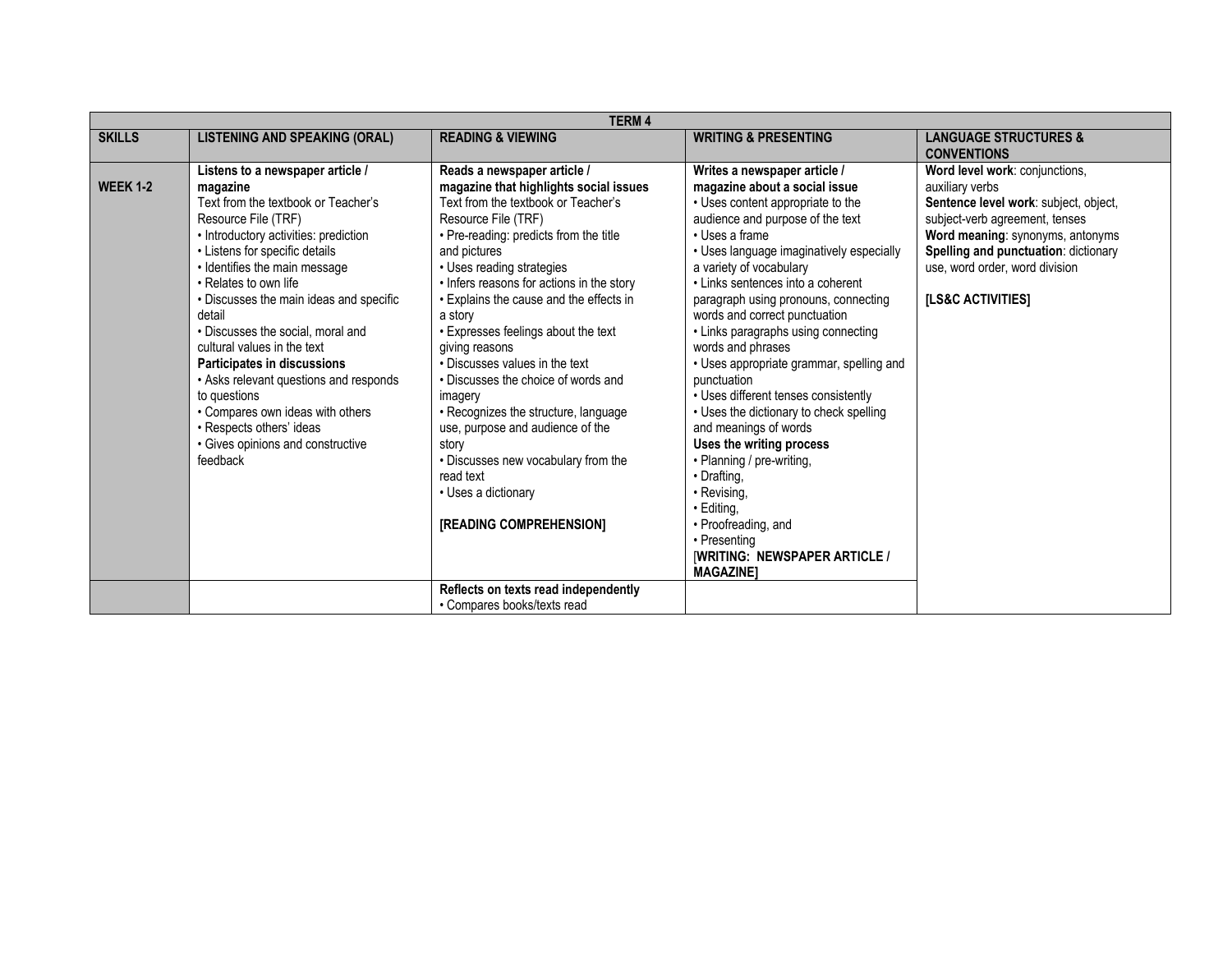|               | <b>TERM4</b>                                                                                                                                                                                                                                                                                                                                                                                                                                                                                                                                                                                                |                                                                                                                                                                                                                                                                                                                                                                                                                                                                                                                                                              |                                                                                                                                                                                                                                                                                                                                                                                                                                                                                                                                                                                                                                                                                                                |                                                                                                                                                                                                                                                                                              |  |  |
|---------------|-------------------------------------------------------------------------------------------------------------------------------------------------------------------------------------------------------------------------------------------------------------------------------------------------------------------------------------------------------------------------------------------------------------------------------------------------------------------------------------------------------------------------------------------------------------------------------------------------------------|--------------------------------------------------------------------------------------------------------------------------------------------------------------------------------------------------------------------------------------------------------------------------------------------------------------------------------------------------------------------------------------------------------------------------------------------------------------------------------------------------------------------------------------------------------------|----------------------------------------------------------------------------------------------------------------------------------------------------------------------------------------------------------------------------------------------------------------------------------------------------------------------------------------------------------------------------------------------------------------------------------------------------------------------------------------------------------------------------------------------------------------------------------------------------------------------------------------------------------------------------------------------------------------|----------------------------------------------------------------------------------------------------------------------------------------------------------------------------------------------------------------------------------------------------------------------------------------------|--|--|
| <b>SKILLS</b> | <b>LISTENING AND SPEAKING (ORAL)</b>                                                                                                                                                                                                                                                                                                                                                                                                                                                                                                                                                                        | <b>READING &amp; VIEWING</b>                                                                                                                                                                                                                                                                                                                                                                                                                                                                                                                                 | <b>WRITING &amp; PRESENTING</b>                                                                                                                                                                                                                                                                                                                                                                                                                                                                                                                                                                                                                                                                                | <b>LANGUAGE STRUCTURES &amp;</b><br><b>CONVENTIONS</b>                                                                                                                                                                                                                                       |  |  |
| WEEK 3-4      | Listens to short story<br>Text from the textbook or Teacher's<br>Resource File (TRF)<br>• Introductory activities: prediction<br>• Listens and relates to own experience<br>· Identifies specific details<br>• Keeps to the topic<br>• Identifies plot setting and characters<br>• Answer oral questions based on the<br>story<br>• Retells the story<br>Participates in group discussions<br>• Takes turns to speak<br>• Stays on topic<br>• Asks relevant questions<br>• Maintains discussion<br>• Responds to others' ideas with<br>empathy and respect<br>• Gives balanced and constructive<br>feedback | <b>Reads short story</b><br>Text from the textbook or Teacher's<br>Resource File (TRF)<br>· Pre-reading: predicts from title and<br>pictures<br>• Uses reading strategies: skimming<br>and scanning<br>· Identifies and comments on the plot,<br>setting and characters<br>• Gives reasons for action of the<br>characters<br>• Understands the vocabulary<br>Identifies main and supporting ideas<br>. Identifies and discusses values in the<br>text<br>· Discusses new vocabulary from the<br>read text<br>• Uses a dictionary<br>[READING COMPREHENSION] | Writes a friendly letter<br>• Uses a correct format<br>• Selects appropriate content for the<br>topic<br>• Uses topic and supporting sentences<br>to develop coherent paragraphs<br>• Links paragraphs using connecting<br>words and phrases<br>• Uses a variety of vocabulary<br>• Uses appropriate grammar, spelling,<br>punctuation and spaces between<br>paragraphs<br>• Uses the dictionary to check spelling<br>and meanings of words<br>Uses the writing process<br>• Brainstorms ideas using mind maps<br>• Produces first draft<br>• Revises<br>• Proofreads<br>• Writes final draft<br>• Presents neat, legible final draft with<br>correct spacing between paragraphs<br>[WRITING; FRIENDLY LETTER] | Word level work: adverbs of place and<br>degree, tenses, conjunctions, pronouns<br>(focus on concepts that have been<br>covered)<br>Sentence level work: noun phrase,<br>noun clause<br>Spelling and punctuation: Capital<br>letters, full stops, commas, word division<br>[LS&C ACTIVITIES] |  |  |
|               |                                                                                                                                                                                                                                                                                                                                                                                                                                                                                                                                                                                                             | Reflects on texts read independently<br>• Retells story or main ideas in 3 to 5<br>sentences<br>• Expresses emotional response to<br>texts read                                                                                                                                                                                                                                                                                                                                                                                                              |                                                                                                                                                                                                                                                                                                                                                                                                                                                                                                                                                                                                                                                                                                                |                                                                                                                                                                                                                                                                                              |  |  |
|               | <b>FORMAL ASSESSMENT TASK 7:</b>                                                                                                                                                                                                                                                                                                                                                                                                                                                                                                                                                                            |                                                                                                                                                                                                                                                                                                                                                                                                                                                                                                                                                              |                                                                                                                                                                                                                                                                                                                                                                                                                                                                                                                                                                                                                                                                                                                |                                                                                                                                                                                                                                                                                              |  |  |

**Oral Presentation (20 marks)**

**This task is a continuation from Term 3. It will be completed and recorded in Term 4.**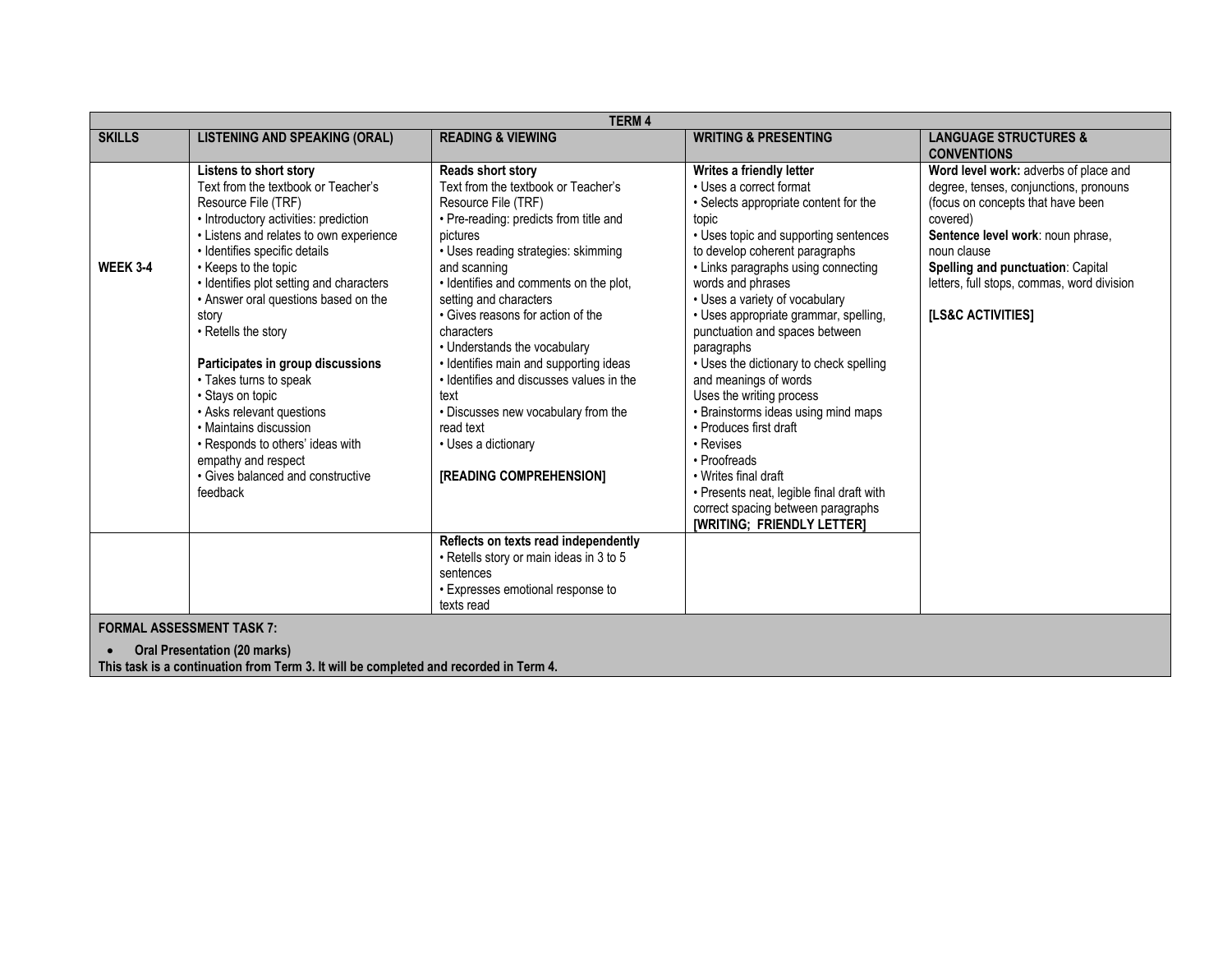| Term 4          |                                                                                                                                                                                                                                                                                                                                                                                                                                                                                                                                                                                                |                                                                                                                                                                                                                                                                                                                                                                                                                                                                                                                                                                                                                                                                                                                                                                                                                                           |                                                                                                                                                                                                                                                                                                                                                                                                                                                                                                                      |                                                                                                                                                                             |
|-----------------|------------------------------------------------------------------------------------------------------------------------------------------------------------------------------------------------------------------------------------------------------------------------------------------------------------------------------------------------------------------------------------------------------------------------------------------------------------------------------------------------------------------------------------------------------------------------------------------------|-------------------------------------------------------------------------------------------------------------------------------------------------------------------------------------------------------------------------------------------------------------------------------------------------------------------------------------------------------------------------------------------------------------------------------------------------------------------------------------------------------------------------------------------------------------------------------------------------------------------------------------------------------------------------------------------------------------------------------------------------------------------------------------------------------------------------------------------|----------------------------------------------------------------------------------------------------------------------------------------------------------------------------------------------------------------------------------------------------------------------------------------------------------------------------------------------------------------------------------------------------------------------------------------------------------------------------------------------------------------------|-----------------------------------------------------------------------------------------------------------------------------------------------------------------------------|
|                 | <b>LISTENING AND SPEAKING (ORAL)</b>                                                                                                                                                                                                                                                                                                                                                                                                                                                                                                                                                           | <b>READING &amp; VIEWING</b>                                                                                                                                                                                                                                                                                                                                                                                                                                                                                                                                                                                                                                                                                                                                                                                                              | <b>WRITING &amp; PRESENTING</b>                                                                                                                                                                                                                                                                                                                                                                                                                                                                                      | <b>LANGUAGE STRUCTURES &amp;</b><br><b>CONVENTIONS</b>                                                                                                                      |
| <b>WEEK 5-6</b> | <b>Listens to advertisements</b><br>Text from the textbook or Teacher's<br>Resource File (TRF) or any other<br>source<br>• Introductory activities: Prediction<br>• Interprets and discusses message<br>including the values in the text<br>• Discusses the structure, language<br>use, purpose and audience of the text<br>Participates in group discussion<br>on a social issue related to the<br>advertisements<br>• Discusses social values<br>• Asks relevant questions using<br>appropriate question forms, e.g. who,<br>which, what, when, how, why<br><b>FORMAL ASSESSMENT TASK 8:</b> | Reads information text, e.g.<br>advertisement<br>Text from the textbook or Teacher's<br>Resource File (TRF) or any other<br>source<br>• Interprets and discusses the message<br>including the values in the text<br>· Discusses the structure, purpose and<br>audience of the text<br>• Discusses language use including<br>persuasive and emotive language and<br>the economical use of language<br>• Asks relevant, critical questions using<br>appropriate question forms, e.g. who,<br>which, what, when, how, why<br>· Identifies and discusses stereotypes<br>• Identifies and discusses graphical<br>techniques such as colour, design,<br>choice of images etc. and how they<br>affect the message conveyed<br>[READING COMPREHENSION]<br>Reflects on texts read independently<br>• Expresses emotional response to<br>texts read | Writes an advertisement<br>• Uses content appropriate for purpose<br>and audience<br>• Uses appropriate visuals and layout<br>for the purpose<br>• Use appropriate grammar and<br>vocabulary<br>• Uses language creatively<br>• Uses the dictionary to check spelling<br>and meanings of words<br>Uses the writing process<br>• Brainstorms ideas using mind maps<br>• Produces first draft<br>• Revises<br>• Proofreads<br>• Writes final draft<br>• Presents neat, legible final draft<br>[WRITING: ADVERTISEMENT] | Word level work: conjunctions<br>Sentence level work: adjectives,<br>adverbs<br>Spelling and punctuation: exclamation<br>mark, colons, capital letters<br>[LS&C ACTIVITIES] |
|                 | Transactional writing: (10 marks)<br>Written before the controlled test                                                                                                                                                                                                                                                                                                                                                                                                                                                                                                                        |                                                                                                                                                                                                                                                                                                                                                                                                                                                                                                                                                                                                                                                                                                                                                                                                                                           |                                                                                                                                                                                                                                                                                                                                                                                                                                                                                                                      |                                                                                                                                                                             |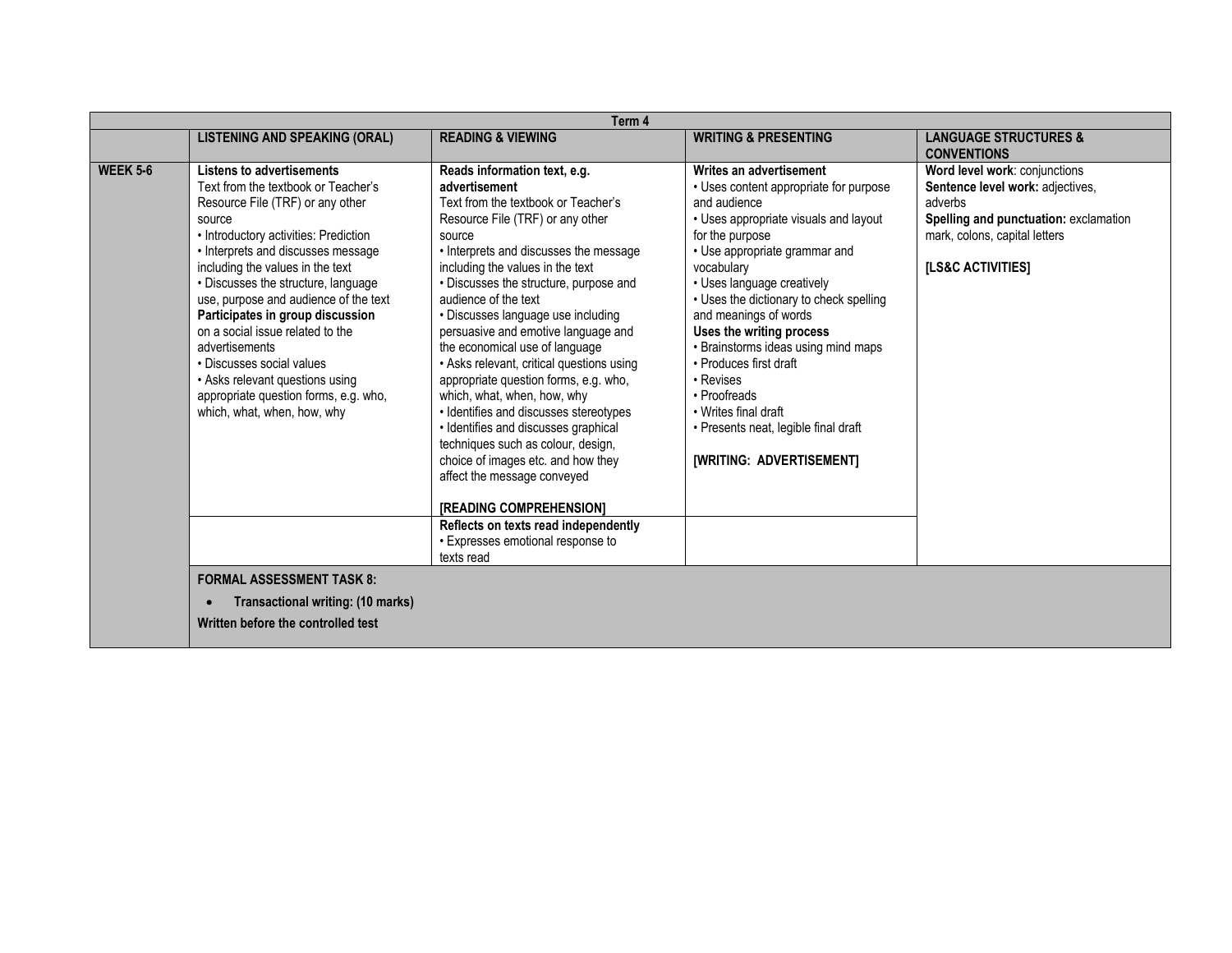|                 | Term 4                                                                                                                                                                                                                                                                                                                                                                                         |                                                                                                                                                                                                                                                                                                                                                                                                                                                                                                                                                                                          |                                                                                                                                                                                                                                                                                                                                                                                                                     |                                                                                                                                                                                                                                                                                                                                                                                                      |  |
|-----------------|------------------------------------------------------------------------------------------------------------------------------------------------------------------------------------------------------------------------------------------------------------------------------------------------------------------------------------------------------------------------------------------------|------------------------------------------------------------------------------------------------------------------------------------------------------------------------------------------------------------------------------------------------------------------------------------------------------------------------------------------------------------------------------------------------------------------------------------------------------------------------------------------------------------------------------------------------------------------------------------------|---------------------------------------------------------------------------------------------------------------------------------------------------------------------------------------------------------------------------------------------------------------------------------------------------------------------------------------------------------------------------------------------------------------------|------------------------------------------------------------------------------------------------------------------------------------------------------------------------------------------------------------------------------------------------------------------------------------------------------------------------------------------------------------------------------------------------------|--|
|                 | <b>LISTENING AND SPEAKING (ORAL)</b>                                                                                                                                                                                                                                                                                                                                                           | <b>READING &amp; VIEWING</b>                                                                                                                                                                                                                                                                                                                                                                                                                                                                                                                                                             | <b>WRITING &amp; PRESENTING</b>                                                                                                                                                                                                                                                                                                                                                                                     | <b>LANGUAGE STRUCTURES &amp;</b><br><b>CONVENTIONS</b>                                                                                                                                                                                                                                                                                                                                               |  |
| <b>WEEK 7-8</b> | Listens a dialogue<br>• Introductory activities : prediction<br>• Listens and relates to own experience<br>· Identifies specific details<br>Participates in group discussions<br>• Takes turns to speak<br>• Stays on topic<br>• Asks relevant questions<br>• Maintains discussion<br>• Responds to others' ideas with<br>empathy and respect<br>• Gives balanced and constructive<br>feedback | Reads a drama<br>• Pre-reading: predicts from title and<br>pictures<br>• Uses reading strategies: skimming<br>and scanning<br>· Identifies and comments on the plot<br>• Gives reasons for action<br>• Understands the vocabulary<br>• Identifies main and supporting ideas<br>• Identifies and discusses values in the<br>text<br>• Discusses new vocabulary from the<br>read text<br>• Uses a dictionary<br>Reflects on texts read independently<br>• Retells story or main ideas in 3 to 5<br>sentences<br>• Expresses emotional response to<br>texts read<br>[READING COMPREHENSION] | Write a dialogue<br>· Selects content appropriate<br>• Uses the frame<br>• Uses direct speech for dialogue<br>• Extends sentences by adding adjectives<br>and adverbs<br>• Uses extended vocabulary including<br>pronouns and connecting words and<br>phrases<br>• Uses appropriate grammar, spelling and<br>punctuation<br>• Uses the dictionary to check spelling<br>and meanings of words<br>[WRITING: DIALOGUE] | Spelling and punctuation<br>Punctuates correctly: comma, colon,<br>semi colon, inverted commas, question<br>mark, exclamation mark, full stop<br>Word level work: infinitive verbs<br>Sentence level work:<br>Use direct speech.<br>Uses quotation marks for direct speech<br>main clause, dependent clause (simple)<br>Word meaning: similes, metaphor,<br>idioms and proverbs<br>[LS&C ACTIVITIES] |  |
| <b>WEEK</b>     | <b>FORMAL ASSESSMENT TASK 9: CONTROLLED TEST</b>                                                                                                                                                                                                                                                                                                                                               |                                                                                                                                                                                                                                                                                                                                                                                                                                                                                                                                                                                          |                                                                                                                                                                                                                                                                                                                                                                                                                     |                                                                                                                                                                                                                                                                                                                                                                                                      |  |
| $9 - 10$        | (RESPONSE TO TEXTS 40 marks)                                                                                                                                                                                                                                                                                                                                                                   |                                                                                                                                                                                                                                                                                                                                                                                                                                                                                                                                                                                          |                                                                                                                                                                                                                                                                                                                                                                                                                     |                                                                                                                                                                                                                                                                                                                                                                                                      |  |
|                 | Question 1: Literary / non-literary text comprehension (15 marks)                                                                                                                                                                                                                                                                                                                              |                                                                                                                                                                                                                                                                                                                                                                                                                                                                                                                                                                                          |                                                                                                                                                                                                                                                                                                                                                                                                                     |                                                                                                                                                                                                                                                                                                                                                                                                      |  |
|                 | Question 2: Visual text comprehension (10 marks)                                                                                                                                                                                                                                                                                                                                               |                                                                                                                                                                                                                                                                                                                                                                                                                                                                                                                                                                                          |                                                                                                                                                                                                                                                                                                                                                                                                                     |                                                                                                                                                                                                                                                                                                                                                                                                      |  |
|                 | Question 3: Summary writing (5 marks)<br>Language Structures & Conventions (10 marks)                                                                                                                                                                                                                                                                                                          |                                                                                                                                                                                                                                                                                                                                                                                                                                                                                                                                                                                          |                                                                                                                                                                                                                                                                                                                                                                                                                     |                                                                                                                                                                                                                                                                                                                                                                                                      |  |
|                 |                                                                                                                                                                                                                                                                                                                                                                                                |                                                                                                                                                                                                                                                                                                                                                                                                                                                                                                                                                                                          |                                                                                                                                                                                                                                                                                                                                                                                                                     |                                                                                                                                                                                                                                                                                                                                                                                                      |  |